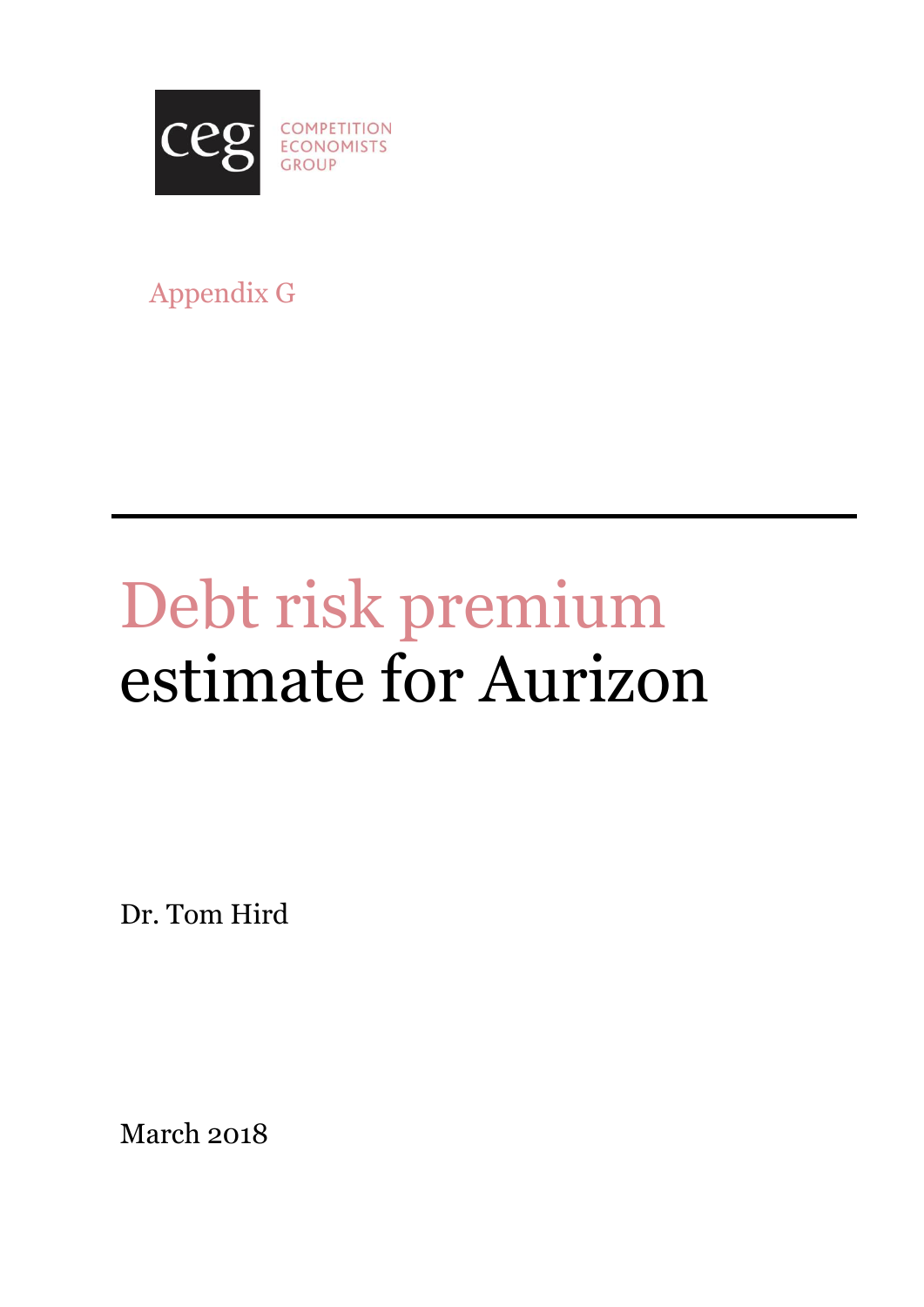

# Table of Contents

| 1                       | <b>Executive summary</b>                                                                  | $\mathbf{1}$     |
|-------------------------|-------------------------------------------------------------------------------------------|------------------|
|                         | 1.1 Best estimate of Aurizon's DRP                                                        | 1                |
|                         | 1.2 3 <sup>rd</sup> party cross checks                                                    | $\overline{2}$   |
|                         | 1.3 Conclusion                                                                            | $\overline{2}$   |
| 2                       | <b>Introduction</b>                                                                       | 3                |
| 3                       | Incenta's methodology                                                                     | $\boldsymbol{4}$ |
|                         | 3.1 Bond search criteria                                                                  | $\overline{4}$   |
|                         | 3.2 Estimation method                                                                     | 5                |
|                         | 3.3 Cross-checks                                                                          | 7                |
|                         | 3.4 Summary                                                                               | 9                |
| $\overline{\mathbf{4}}$ | <b>CEG</b> replication of Incenta                                                         | 10               |
|                         | 4.1 Replicating Incenta's sample                                                          | 10               |
|                         | 4.2 CEG estimates                                                                         | 12               |
| $\overline{\mathbf{5}}$ | <b>Best estimate</b>                                                                      | 13               |
|                         | 5.1 DRP slopes are not constant across credit ratings                                     | 13               |
|                         | 5.2 Inability to distinguish between BBB and BBB+ implies these bonds should<br>be pooled | 15               |
|                         | 5.3 Best estimate of DRP from pooled regressions                                          | 19               |
|                         | 5.4 Excluding real estate firms                                                           | 19               |
|                         | 5.5 Incenta logic supports CEG preferred estimate                                         | 20               |
|                         | 5.6 Conclusion                                                                            | 22               |
| 6                       | <b>Cross checks</b>                                                                       | 23               |
|                         | 6.1 Third party DRP estimates                                                             | 23               |
|                         | 6.2 Foreign currency bonds                                                                | 23               |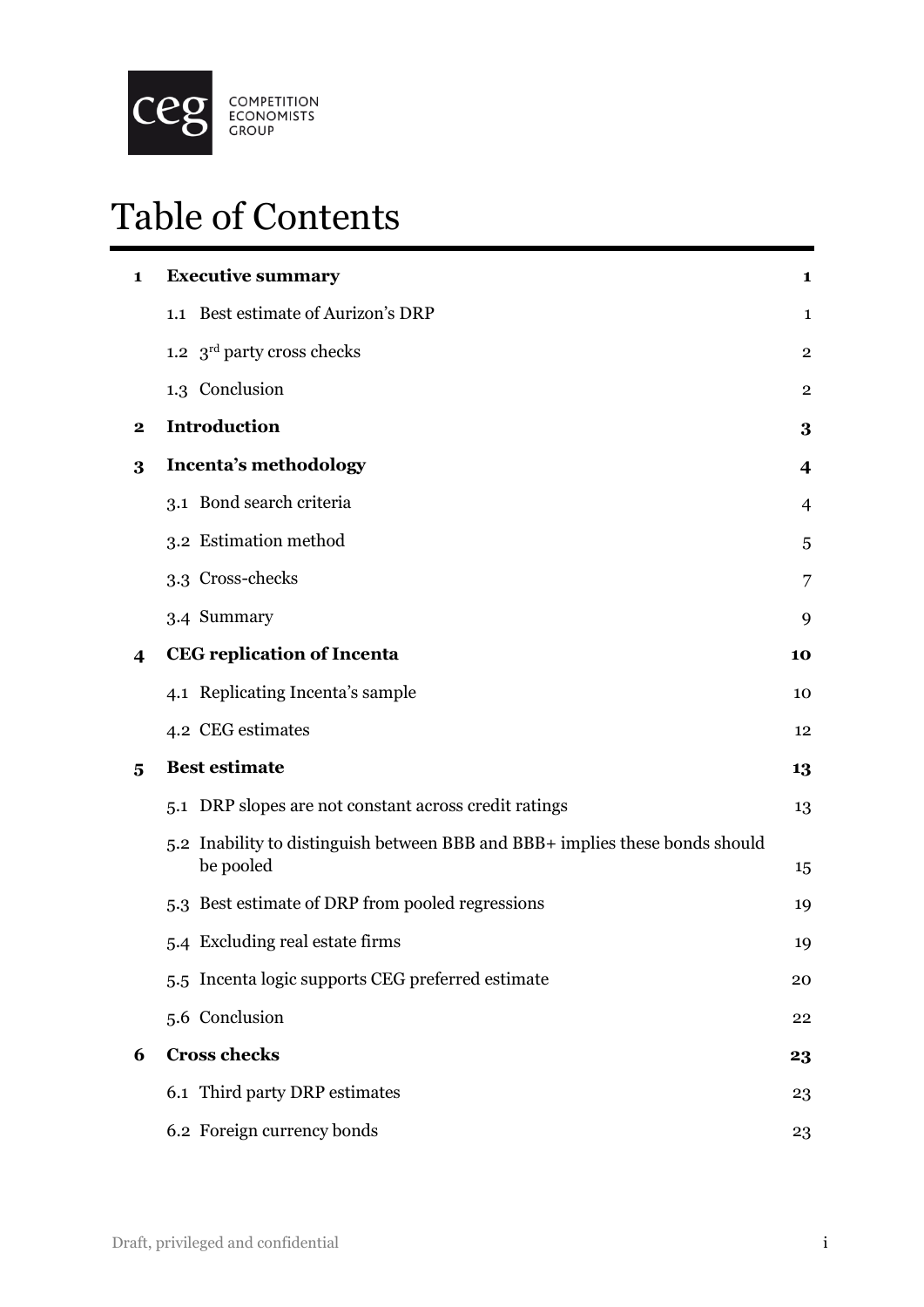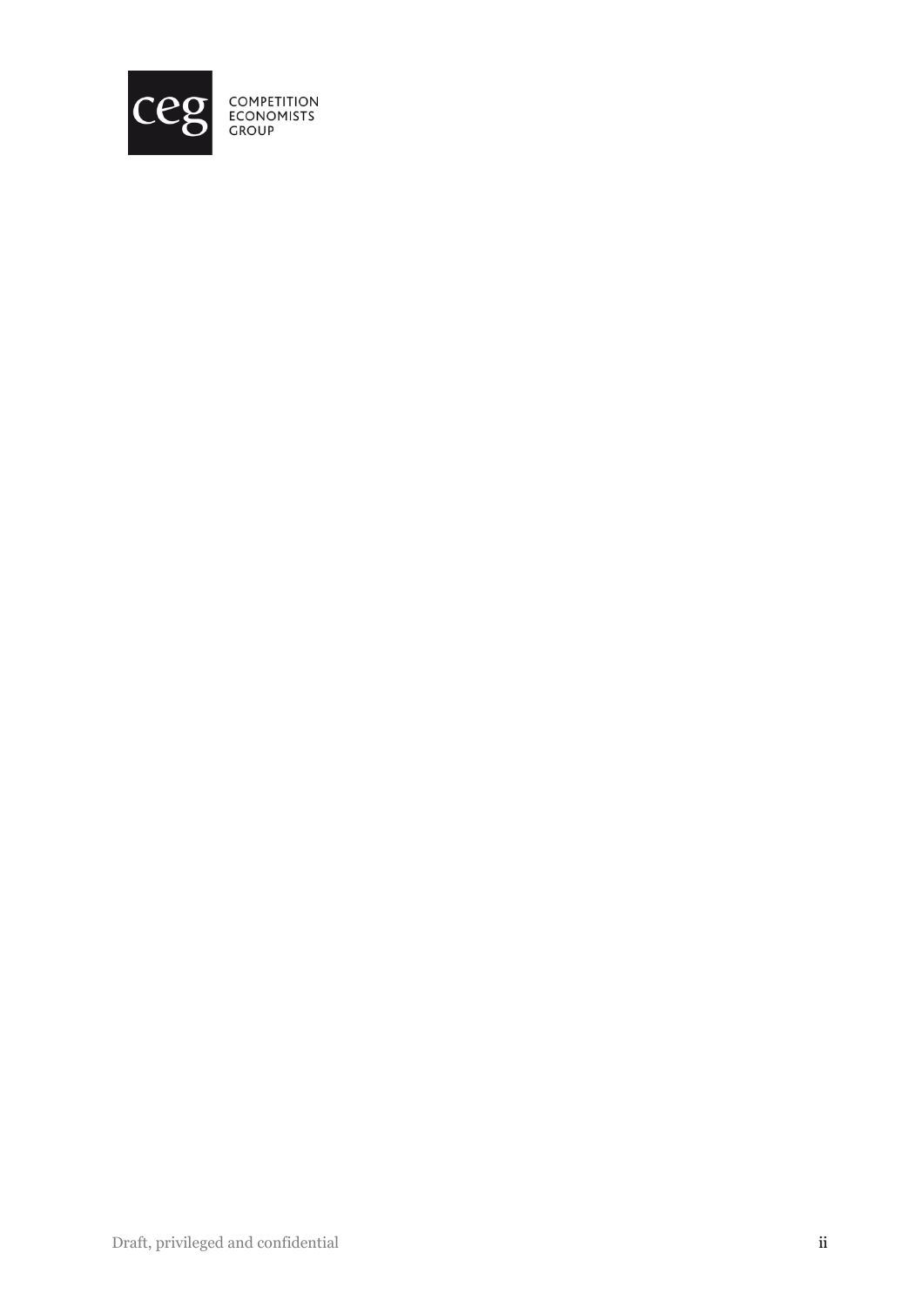

# List of Figures

| Figure 5-2: Pooled BBB and BBB+ regression excluding financials (but including |  |
|--------------------------------------------------------------------------------|--|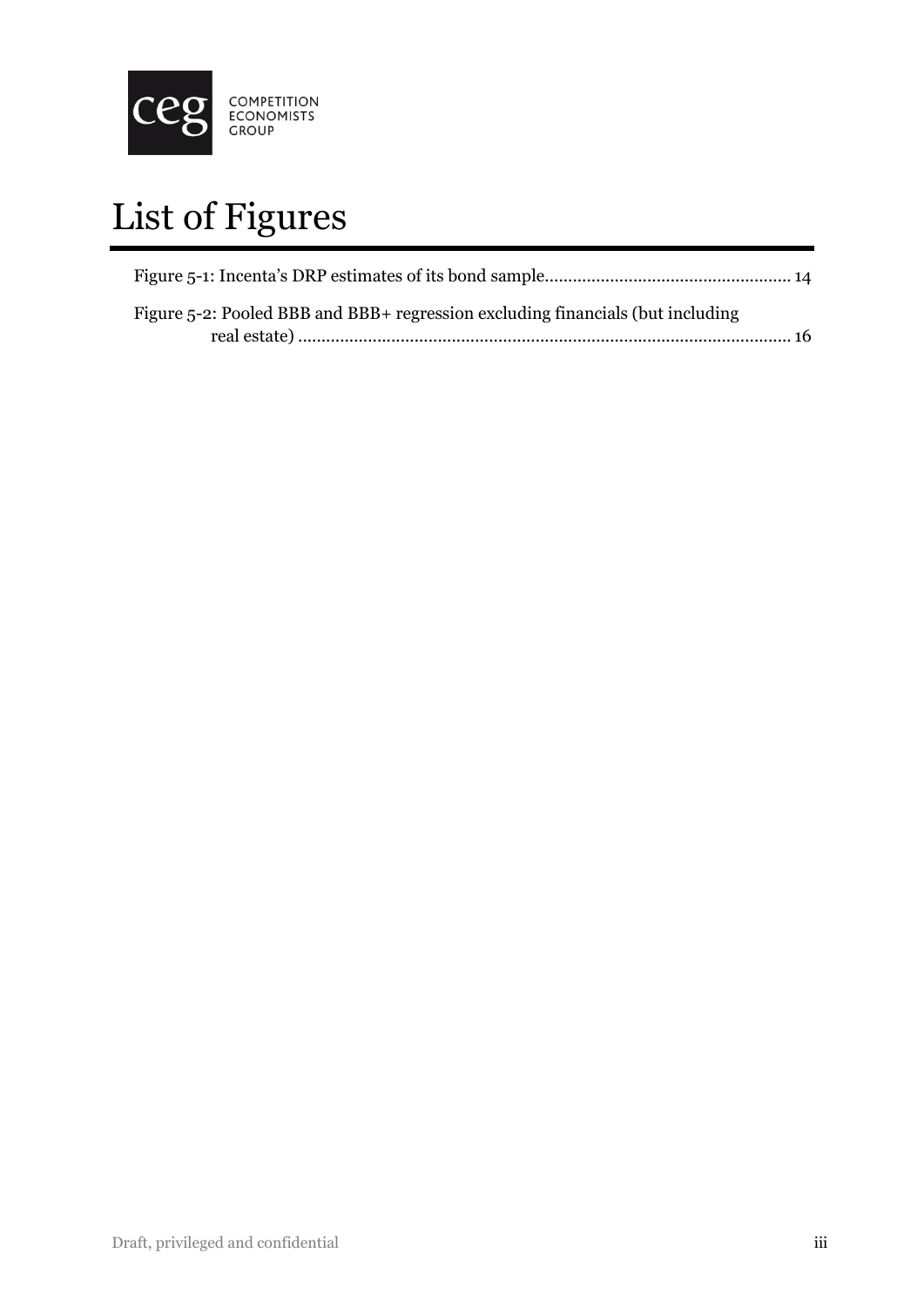

# List of Tables

| Table 3-1: Differences between methods                                                                                                | 9  |
|---------------------------------------------------------------------------------------------------------------------------------------|----|
| Table 4-1: Bonds fulfilling Incenta's criteria without being in the sample                                                            | 11 |
| Table 4-2: Replication of Incenta estimates (AUD bonds without options issued in<br>the Australian market)                            | 12 |
| Table 5-1: Incenta's DRP estimates from dummy intercept model                                                                         | 15 |
| Table 5-2: Regression results                                                                                                         | 17 |
| Table 5-3: Estimates of DRP that are not biased by lower A- DRP slope (AUD bonds)<br>without options issued in the Australian market) | 19 |
| Table 6-1: Third party cross-checks                                                                                                   | 23 |
| Table 6-2: DRP estimates with and without real estate bonds                                                                           | 24 |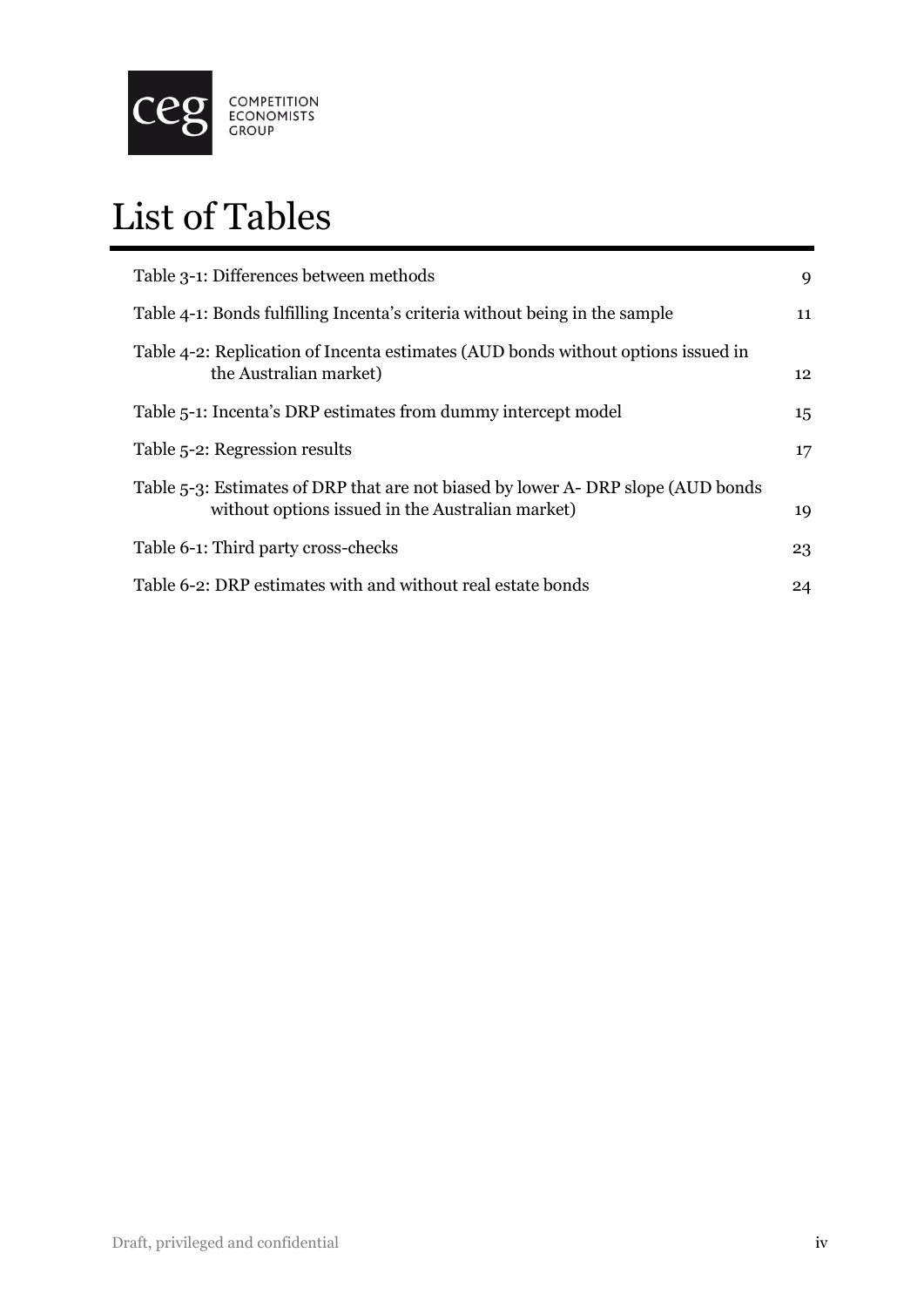COMPETITION **ECONOMISTS GROUP** 

# <span id="page-5-0"></span>1 Executive summary

1. This report sets out CEG's analysis of Incenta's (2017) estimates of Aurizon's DRP,<sup>1</sup> which the QCA relied upon extensively in its draft decision where the QCA applied a benchmark 10-year DRP of 2.00%.<sup>2</sup> Incenta also rejected implementing adjustments to account for the existence of a coal premium.<sup>3</sup>

### <span id="page-5-1"></span>**1.1 Best estimate of Aurizon's DRP**

- <span id="page-5-2"></span>2. There are two key problems with Incenta's dummy intercept estimates:
	- Incenta's dummy variable model assumes that the DRP curves have the same slope across all credit ratings. However, investigation of the sample of bonds used by Incenta clearly shows that this assumption is false; and
	- The dummy variable estimates show that the difference between BBB and BBB+ DRPs is only 0.2 bp. Consequently, BBB and BBB+ bonds are, unlike A- bonds, prime candidates for pooling.
- 3. The first observation means that Incenta's 2.00% estimate from its preferred dummy intercept model is be biased downwards by the smaller slope coefficient of the Abonds, while the second observation suggests that the BBB and BBB+ bonds identified from Incenta's search criteria should be pooled. In turn, A- bonds can either be excluded completely or be assigned slope dummies.<sup>4</sup> Pooling the BBB and BBB+ bonds results in a sample of 23 bonds, which is only 2 less than Incenta's preferred sample containing 25 bonds for the DBCT decision.<sup>5</sup>
- 4. Using the first approach of pooling BBB+ and BBB bonds, the DRP estimate for Incenta's June 2017 averaging period is 2.45%, while the second approach that includes a dummy slope for A- bonds generates a 2.32% DRP estimate (se[e Table 5-3\)](#page-23-2). One other variation that we have considered in this report is to exclude real estate firms from the sample, which generates a pooled BBB+/BBB estimate of 2.50% based on 20 bonds.

**<sup>.</sup>** <sup>1</sup> Incenta, Aurizon Network's WACC for the 2017 DAU, December 2017.

<sup>&</sup>lt;sup>2</sup> Incenta, Aurizon Network's WACC for the 2017 DAU, December 2017, p. 23.

<sup>3</sup> Incenta, Aurizon Network's WACC for the 2017 DAU, December 2017, pp. 98-99.

<sup>4</sup> Our results suggest that the A- slope dummy is statistically significant, while the A- intercept dummy is not. It is therefore more appropriate to omit the A- intercept dummy while retaining the A- slope dummy, noting that retaining both A- dummies generates DRP estimates that are numerically equivalent to excluding A- bonds from the regression.

<sup>5</sup> Incenta, Aurizon Network's WACC for the 2017 DAU, December 2017, p. 103.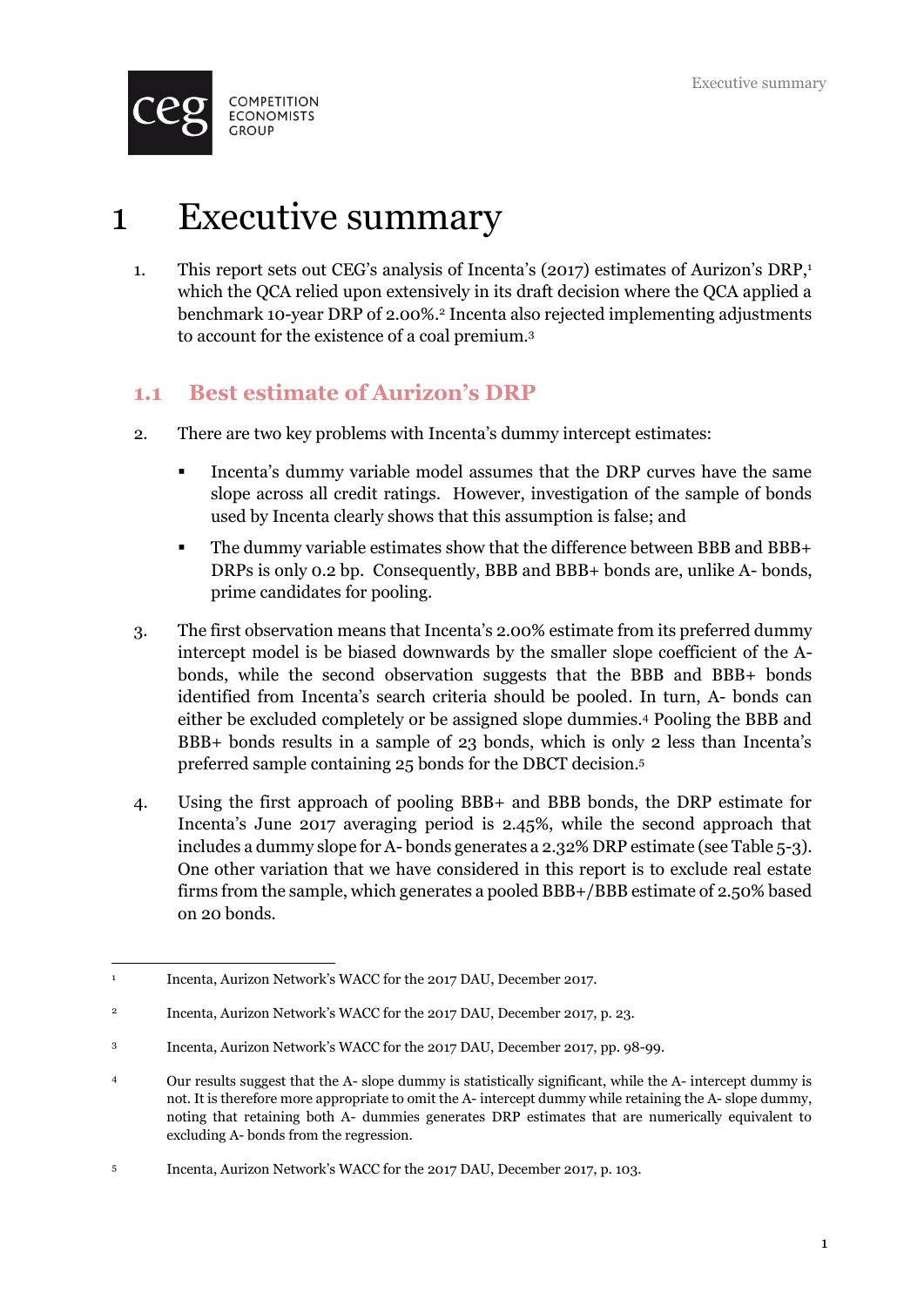

5. Our best estimate of the BBB+ DRP in June 2017 is therefore between **2.32% and 2.50%**. The lower end of this bound is based on a pooled regression of A- to BBB bonds with a dummy for slopes (not intercepts). The top end of this range is based on a pooled regression of non-financial AUD issued BBB and BBB+ bonds (excluding real estate bonds) with no dummy variables.

### <span id="page-6-0"></span>**1.2 3rd party cross checks**

- 6. As discussed in paragraph [2,](#page-5-2) Incenta's pooled regression results show that BBB+ and BBB estimates are neither statistically nor economically significantly different. This observation thus suggests that it is appropriate to use  $3<sup>rd</sup>$  party BBB estimates as a proxy for the benchmark BBB+ estimate, as opposed to Incenta's approach that uses a weighted average of 3rd party BBB and A estimates.
- 7. We note as well that using  $3<sup>rd</sup>$  party BBB estimates directly is consistent with PwC (2013), which referred to the Bloomberg BBB BFV curve (since replaced with the Bloomberg BBB BVAL curve) because PwC considered that the curve was accepted as referring to a BBB+ estimate by convention.
- 8. For the June 2017 averaging period, the mean DRP estimate from  $3<sup>rd</sup>$  party sources [Bloomberg  $(2.34\%)$ , RBA  $(2.18\%)$ , and Reuters  $(2.42\%)$ ] is  $2.31\%$ .<sup>6</sup> We note that all three sources are above Incenta's 2.00% estimate, while two of the three sources are within the range of our best estimate (2.32% to 2.50%).

#### <span id="page-6-1"></span>**1.3 Conclusion**

9. Our best estimate of the DRP in June 2017 is within the range of **2.32% to 2.50%**. In our view, Incenta's best estimate of 2.0% is unreasonable because it is based on a methodology that, given the available data set, is unduly biased by the inclusion of Abonds without a dummy variable that adjusts for the difference in slopes of A- and BBB/BBB+ DRP vs maturity regressions.

**.** <sup>6</sup> We use Incenta's reported Bloomberg and RBA estimates, while the Reuters estimate is obtained from our own calculations.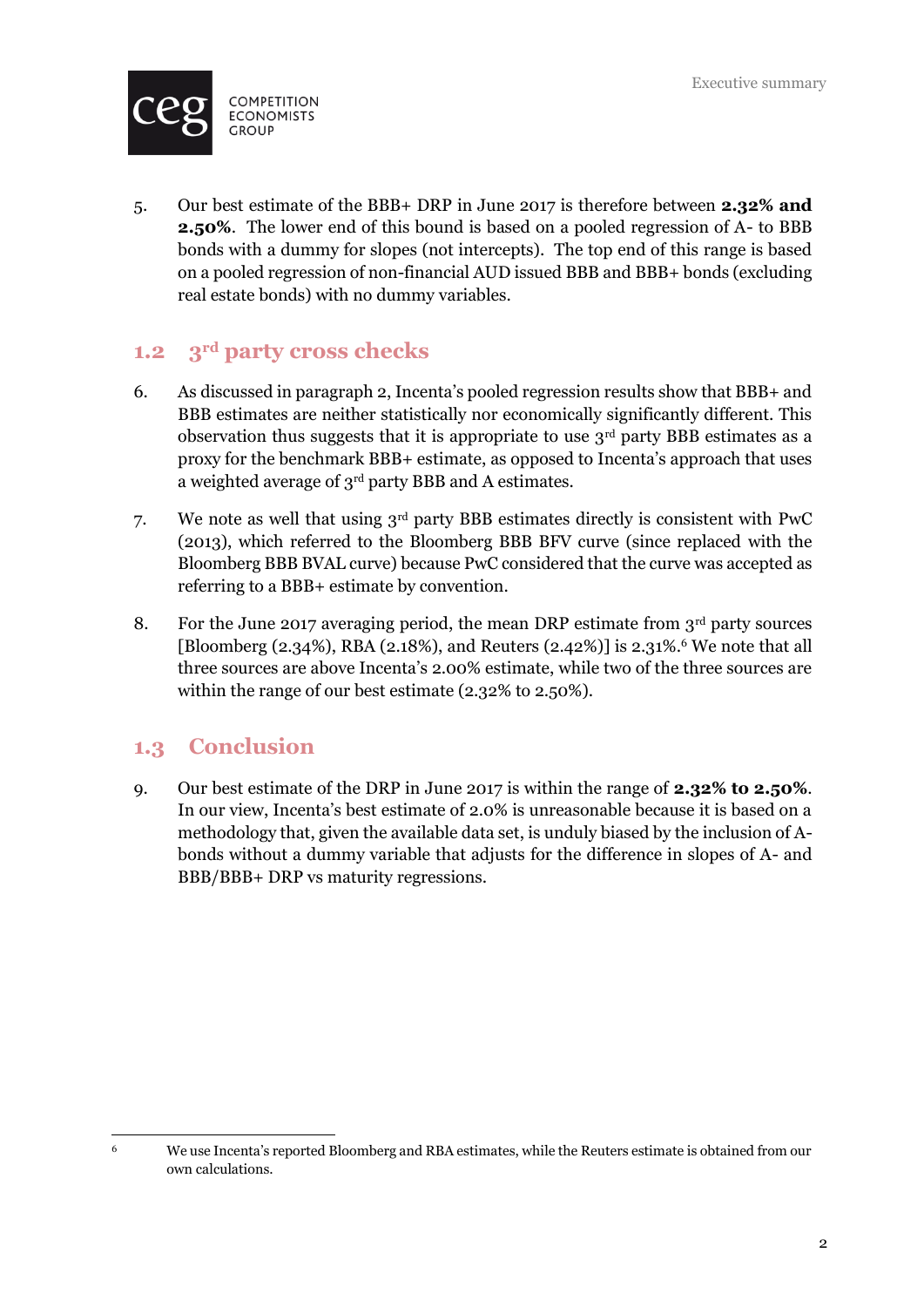

# <span id="page-7-0"></span>2 Introduction

- 10. CEG has been asked by Aurizon to provide an update to our previous report submitted to the QCA, 7 in which we used data over the month of June 2016 to estimate the benchmark BBB DRP that would be applied to Aurizon for the UT5 regulatory cycle. Since the submission of that report, the QCA has published its UT5 draft decision, which drew heavily from the findings of a report by Incenta (2017).<sup>8</sup>
- 11. This report therefore provides an analysis of the QCA's UT5 draft decision pertaining to its debt risk premium estimate, and updates our results for the June 2017 averaging period that Incenta used in its report.
- 12. As will be set out in the remainder of this report, we have not been able to replicate Incenta's bond samples based on their stated search criteria. Consequently, we have also not been able to replicate Incenta's estimates although our estimates are generally fairly close to Incenta's. However, we consider that Incenta's methodology contains certain shortcomings that should be addressed by the QCA.
- 13. For the rest of this report, we use the terms "Incenta method", "PwC method", and "CEG method" to refer to the methodology set out in Incenta (2017), PwC (2013), and the previous CEG report submitted to the QCA.<sup>9</sup> Any references to other reports by the same authors will be explicitly stated.
- 14. The remainder of this report is set out as follows:
	- **Section [3](#page-8-0)** provides a summary of Incenta's methodology;
	- **Section [4](#page-14-0)** sets out our attempt to replicate Incenta's bond sample and econometric estimates of DRP;
	- **Section [5](#page-17-0)** provides our best estimate; and
	- **Section [6](#page-27-0)** examines cross-checks.

<sup>1</sup> <sup>7</sup> CEG, Debt risk premium of coal transporters: A report for Aurizon Network, September 2016.

<sup>8</sup> Incenta, Aurizon Network's WACC for the 2017 DAU, December 2017.

<sup>9</sup> CEG, Debt risk premium of coal transporters: A report for Aurizon Network, September 2016.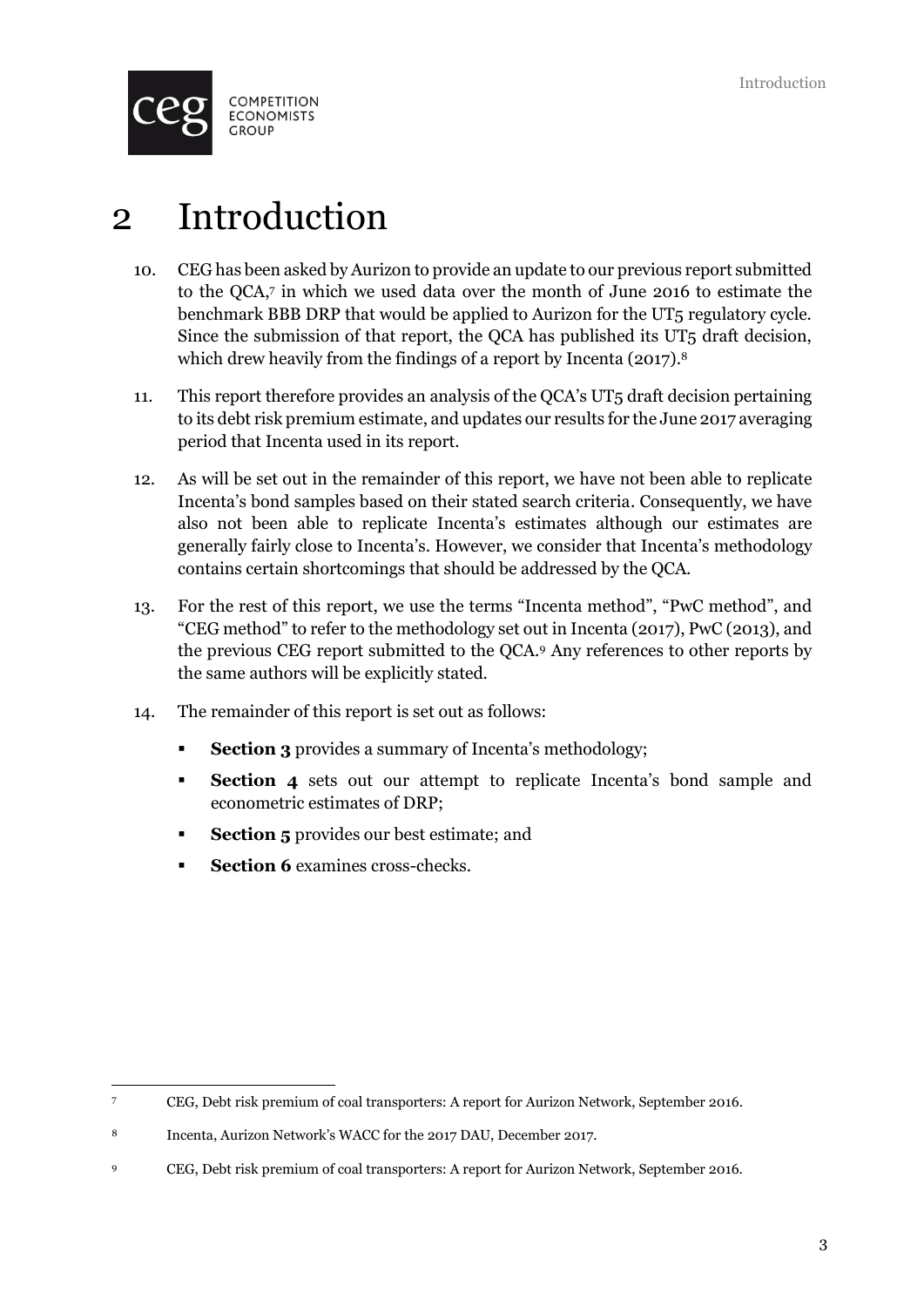**COMPETITION ECONOMISTS GROUP** 

# <span id="page-8-0"></span>3 Incenta's methodology

- 15. The two key steps in Incenta's DRP methodology are:
	- Search criteria for obtaining the bond sample (section [3.1\)](#page-8-1);
	- Econometric estimation of the 10-year DRP (section [3.2\)](#page-9-0); and
	- Cross checks against a broader sample or against third party estimates (section [3.3\)](#page-11-0).
- 16. These steps are loosely based on the methodology set out in a PwC (2013) report, which Aurizon applied in its proposal.

### <span id="page-8-1"></span>**3.1 Bond search criteria**

- 17. Incenta made use of two bond samples for deriving its estimates a narrower sample based on AUD-denominated bonds with no options and an expanded sample that includes foreign bonds and bonds with options.
- 18. The search criteria for the two bond samples are:<sup>10</sup>
	- Active bonds maturing on 30 June 2018 or later;
	- Country of risk assessed as Australia;
	- Aggregated credit rating between A- and BBB;<sup>11</sup>
	- **Exclusion of inflation-linked and perpetual bonds;**
	- Remaining term to maturity between 1 year and 20 years (inclusive);
	- Exclusion of bonds issued by financial entities but including real estate firms;
	- Issued in AUD with no optionality for the small sample, while the large sample further includes USD/EUR/GBP bonds and bonds with call/put/no options; and
	- Exclusion of bonds issued into the European market by Coca-Cola Amatil.
- 19. The above search criteria are broadly similar to those set out in PwC (2013),<sup>12</sup> but with some differences:

 $\overline{a}$ <sup>10</sup> Incenta, Aurizon Network's WACC for the 2017 DAU, December 2017, pp. 130-134.

<sup>11</sup> Incenta formulated its own credit rating measure that aggregates the assessments of the three major credit rating agencies.

<sup>&</sup>lt;sup>12</sup> PwC, A cost of debt estimation methodology for businesses regulated by the Queensland Competition Authority, June 2013.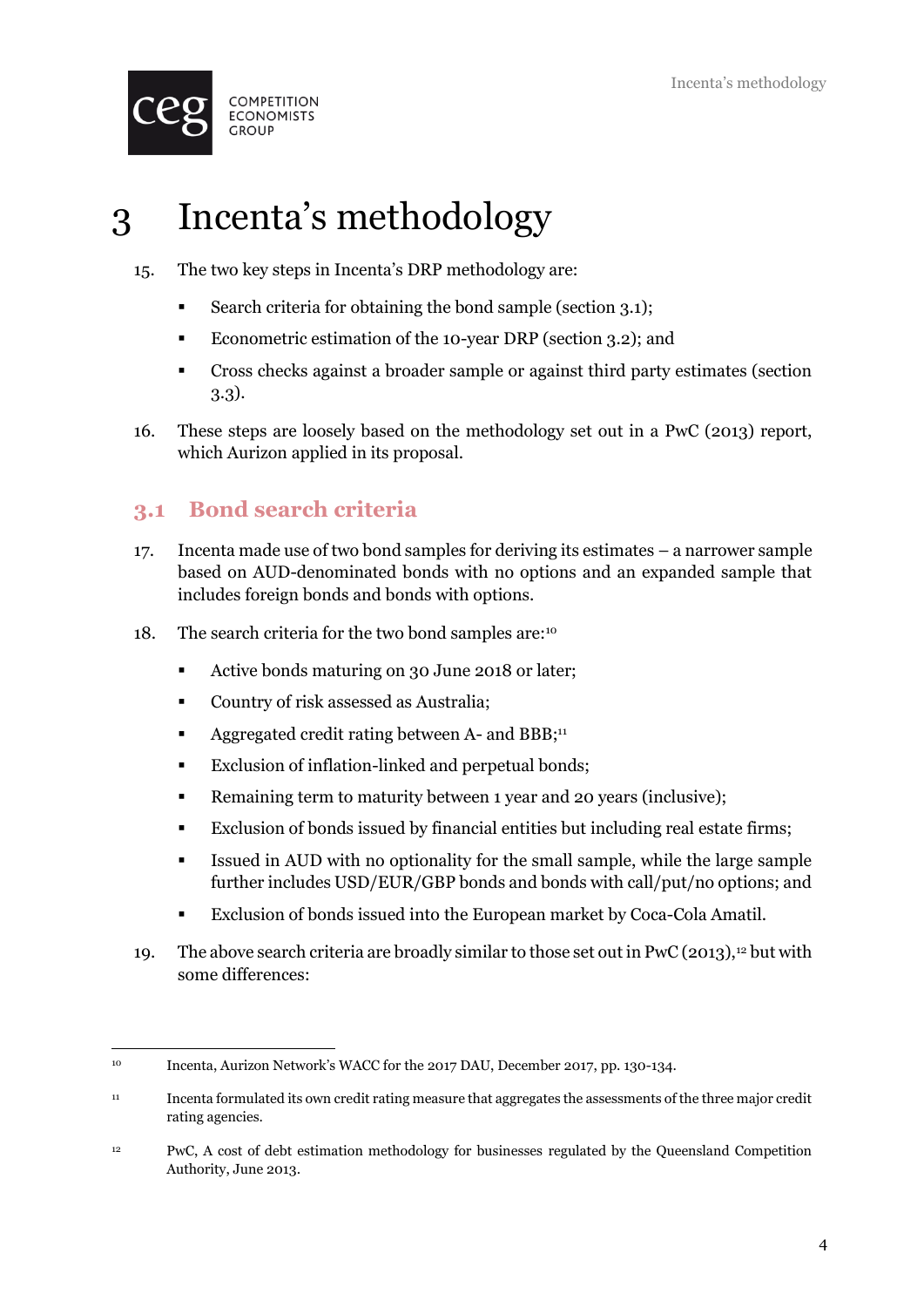

- PwC's sample did not include a restriction on maximum maturity, possibly because the other criteria of its original bond sample did not generate bonds with long residual maturities at that time. CEG's methodology applied the same restrictions as Incenta's.
- PwC referred to bonds with "Australian issuance by an Australian entity", as opposed to Incenta referring to bonds with Australia as its country of risk.<sup>13</sup> CEG's methodology restricts the sample to bonds issued by companies incorporated in Australia.<sup>14</sup>
- PwC excluded bonds where the issuing entity is a "financial entity", without mentioning its treatment of bonds issued by real estate firms. Incenta interpreted the term "financial entity" as excluding bonds issued by firms in the financial industry, without excluding bonds issued by real estate firms.<sup>15</sup> CEG did not make a distinction between real estate firms and other types of firms in the financial industry, but presented DRP estimates with and without the financial industry bonds.
- PwC did not exclude bonds issued by Coca-Cola Amatil. Incenta excluded bonds issued by Coca-Cola Amatil in European markets. CEG excluded all bonds issued by Coca-Cola Amatil.<sup>16</sup>

# <span id="page-9-0"></span>**3.2 Estimation method**

- 20. PwC described three candidate econometric models (Incenta estimates in parentheses):
	- Pooled regression (**1.80%**) simple linear regression on a bond sample that includes bonds with A-, BBB+, and BBB credit ratings;
	- Single credit rating regression (**2.50%**) simple linear regression on a bond sample that only includes BBB+ bonds; and
	- Dummy intercept regression (**2.00%**) linear regression on a bond sample that includes bonds with A-, BBB+, and BBB credit ratings, but with separate intercepts being estimated for each credit rating.

 $\overline{a}$ <sup>13</sup> Bloomberg uses its own proprietary methodology to identify the "country of risk" associated with each bond. The West Australian ERA uses the same criterion in its bond searches.

<sup>14</sup> Incenta, Aurizon Network's WACC for the 2017 DAU, December 2017, p. 34.

<sup>15</sup> Incenta applied such a distinction on the basis that real estate firms "typically receive rental streams or take on development risk", and thus differ from other financial institutions (see p. 100). This was in spite of Incenta's understanding that the West Australian ERA did not draw such a distinction either.

<sup>16</sup> We follow Bloomberg's approach of excluding the Coca-Cola Amatil bonds from their BVAL sample. Bloomberg has not provided an explicit reason for excluding these bonds, but it is likely to be a reflection of an assessment that the Coca-Cola Amatil bonds are not representative of the broad BBB benchmark.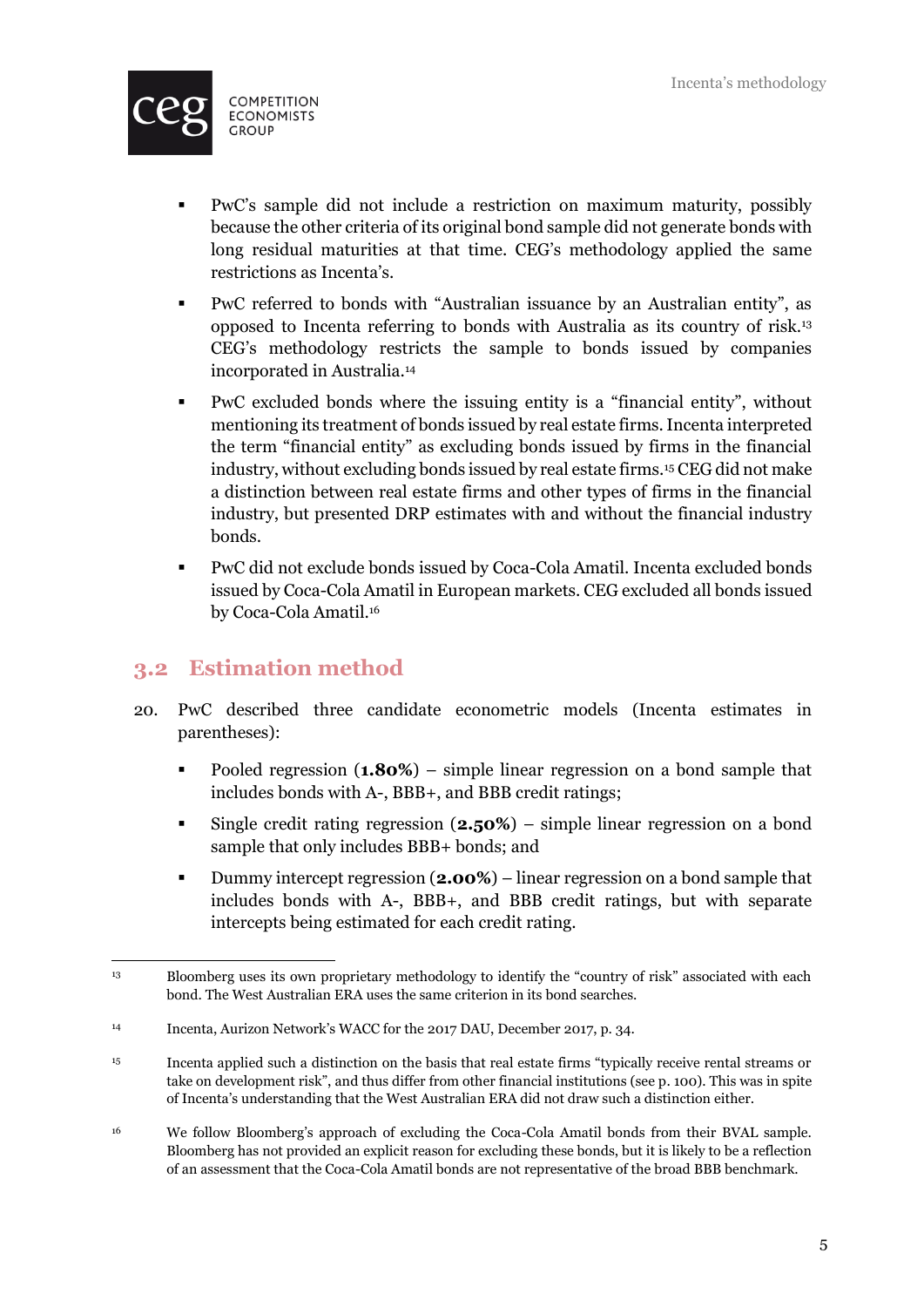

21. The CEG report noted that each of the three candidate econometric models has its own pros and cons, such that the choice between the three is ultimately an empirical issue to be determined by assessing the dataset. Incenta concurred with this view [emphasis added]:<sup>17</sup>

*CEG's report submitted that "it would be bad practice to apply the PwC (2013) and Incenta (2016a, and 2016b) approaches in a mechanistic way." However, Incenta has not applied the PwC (2013) approach in a mechanistic manner. In particular, Incenta considers that it is necessary practice to examine whether all of the conditions underlying the method have been met. These conditions are:*

*• No material bias in the bond sample – that is, the average implied credit rating of the bond sample used in the pooled regression should approximate the target credit rating;*

*• No material asymmetry in the debt risk premiums of credit rating bands – that is, the average debt risk premium differential between the bonds in the target band and in the band on either side of the target credit rating band should be approximately equal; and*

*• No material debt risk premium 'aberrations' / 'influential bonds' – that is, there should be no aberrant or 'influential' bonds whose debt risk premiums are: a) materially out of line with the debt risk premium / term relationship for that credit rating band, which becomes more important the smaller the sample size; or b) influential relative to their numbers among the bonds in the sample. The former will increase / decrease the intercept of the estimate, while the latter will influence the slope of the relationship between term and debt risk premium.*

- 22. The strengths and weaknesses of the three candidate models have been explored extensively in the reports by PwC, Incenta, and CEG, namely:
	- Pooled regression requires symmetry in the debt risk premium on either side of the target credit rating. That is, pooled regression should not be used if there are more A- bonds than BBB bonds or vice-versa, or if the spread between A- and BBB+ DRP is materially different from the corresponding spread between BBB+ and BBB DRP.<sup>18</sup>

**<sup>.</sup>** <sup>17</sup> Incenta, Aurizon Network's WACC for the 2017 DAU, December 2017, pp. 101-102.

<sup>&</sup>lt;sup>18</sup> Incenta states that pooled regression is a "second-best" approach in the event that a given credit rating band did not have enough bond observations to generate a reliable estimate (see p. 88). This implies that Incenta agrees that the single credit rating regression is the best approach by default in the absence of other econometric shortcomings.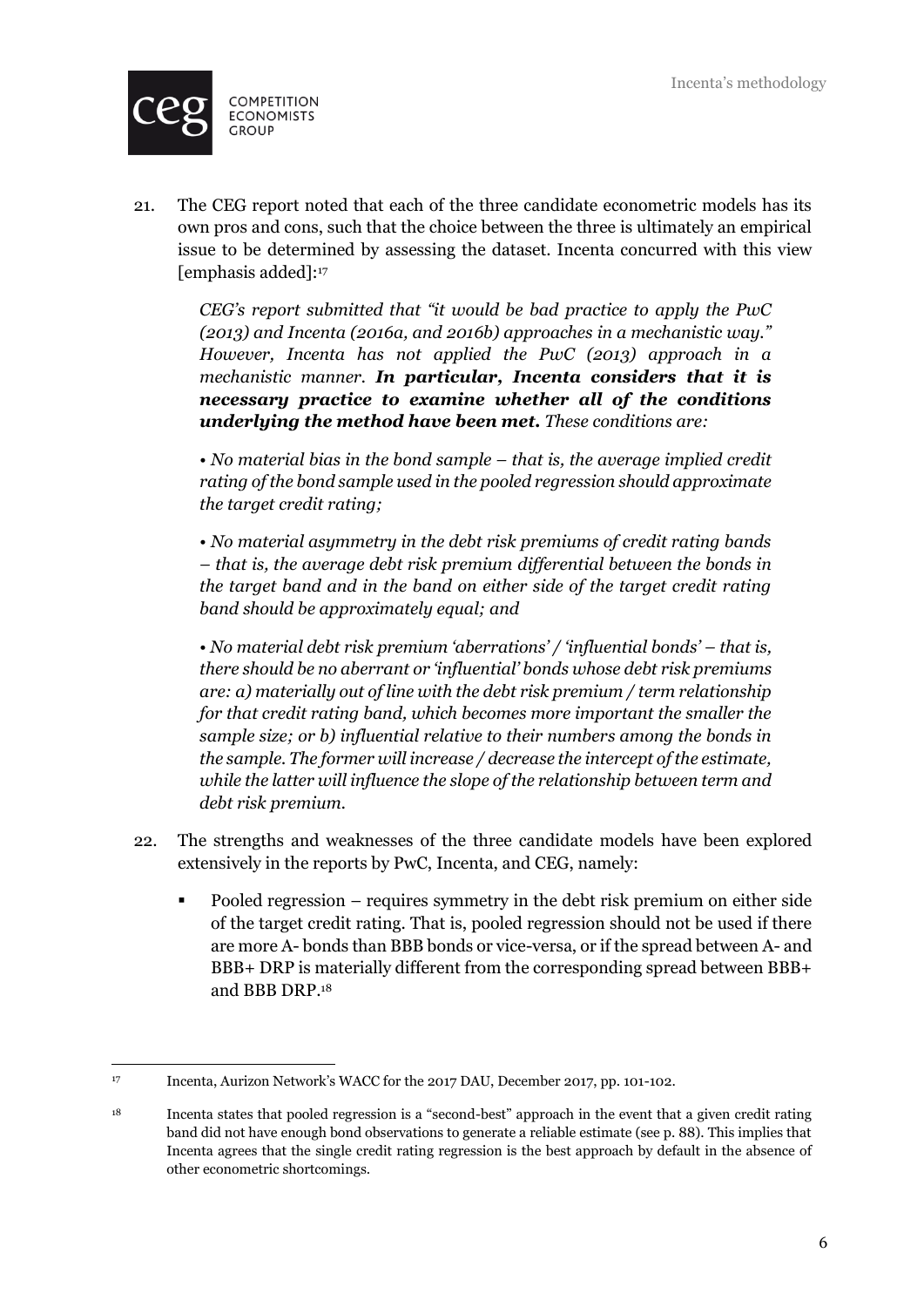

- Single credit rating certain credit rating bands have historically suffered from small sample sizes.
- Dummy intercept implicitly assumes that the DRPs for each credit rating band have the same slope, which is an assumption that PwC demonstrated to be empirically incorrect.<sup>19</sup> Furthermore, PwC obtained a nonsensical result where the dummy variable model generated a lower BBB+ DRP than the corresponding BBB DRP,<sup>20</sup> while Incenta obtained a BBB+ DRP that was only 0.2 bp higher than the BBB DRP.<sup>21</sup>
- 23. Of the three candidate models, Incenta considered the dummy intercept regression to be the most appropriate. Specifically, Incenta rejected the pooled regression estimate on the basis that the sample contained relatively more bonds with A- credit ratings than each of the other two ratings, which would underestimate the DRP.
- 24. Incenta also rejected the single credit rating regression because it considered the sample size of six BBB+ bonds to be "too small a sample size to deliver a reliable and robust empirical estimate of the BBB+ debt risk premium".<sup>22</sup>

# <span id="page-11-0"></span>**3.3 Cross-checks**

- 25. Incenta carried out two additional forms of analyses as cross-checks of its preferred estimates:
	- Re-estimating the three candidate models on an expanded sample; and
	- Obtaining third party DRP estimates from Bloomberg and the RBA.

#### **3.3.1 Expanded sample**

- 26. Incenta's expanded sample further includes bonds with options (put and call options), as well as bonds denominated in foreign currencies (USD, Euro, and GBP). Incenta proposed the use of Bloomberg's option adjusted spreads (OAS) function to remove the impact of options on observed DRPs and the use of cross-currency swaps to adjust foreign currency DRPs into AUD DRPs.
- 27. Although PwC had considered bonds with options and bonds denominated in foreign currencies as part of its "complex portfolio", it ultimately recommended not including

 $\overline{a}$ <sup>19</sup> PwC, A cost of debt estimation methodology for businesses regulated by the Queensland Competition Authority, June 2013, Figure 13, p. 68.

<sup>&</sup>lt;sup>20</sup> PwC, A cost of debt estimation methodology for businesses regulated by the Queensland Competition Authority, June 2013, Table 5.8, p. 55.

<sup>&</sup>lt;sup>21</sup> Incenta, Aurizon Network's WACC for the 2017 DAU, December 2017, Table 5.6, p. 106.

<sup>22</sup> Incenta, Aurizon Network's WACC for the 2017 DAU, December 2017, p. 88.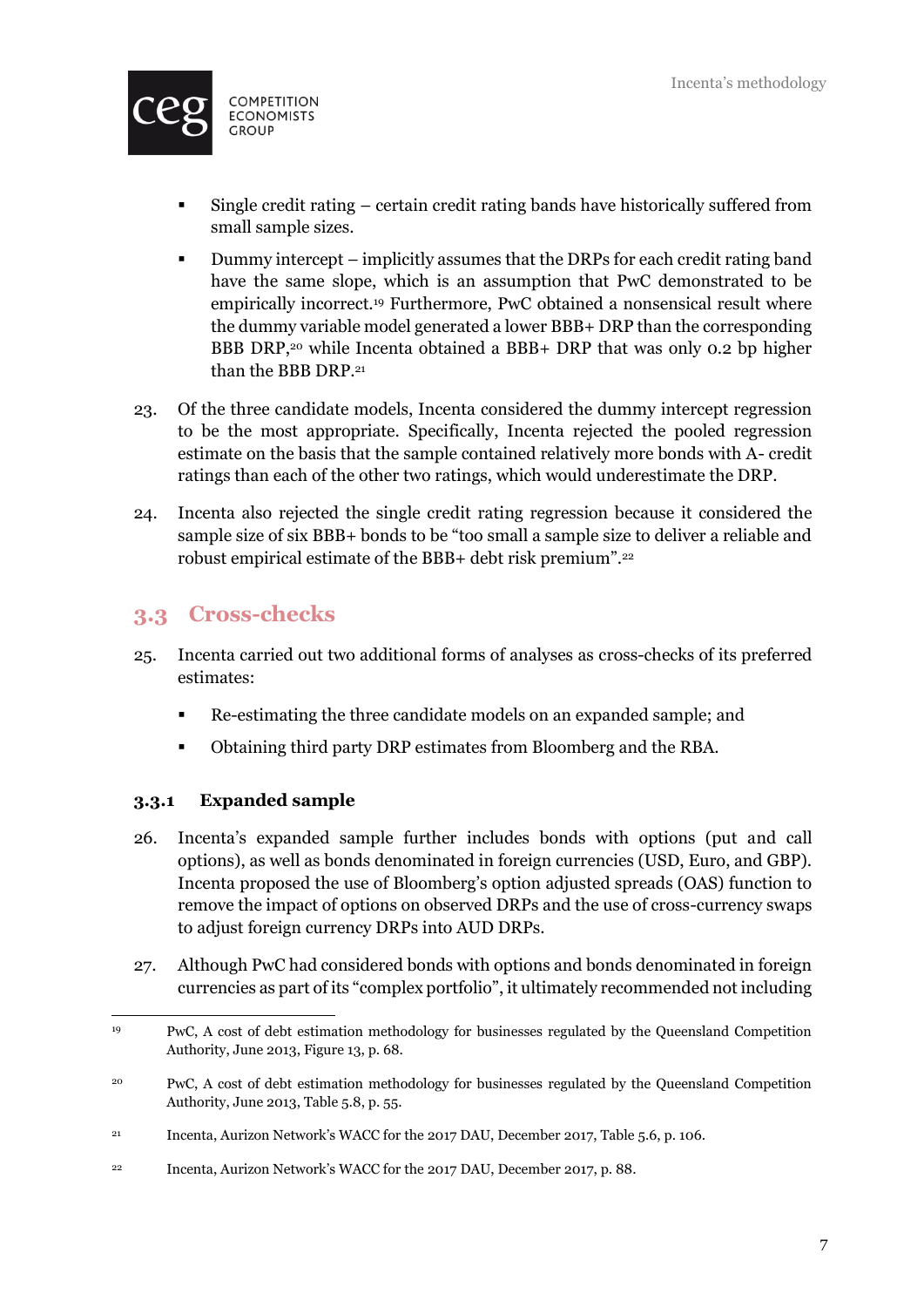

such bonds due to the complexity of obtaining option-adjusted AUD equivalent yields at that time.

28. As was noted by Incenta and CEG, however, Bloomberg's OAS feature makes the task straightforward from the perspective of the end user. As long as Bloomberg's OAS feature provides reliable estimates of the impact of optionality on bond yields, the resulting yield estimates will be reliable. As far as we know there has not been a comprehensive analysis of the accuracy of the Bloomberg's OAS feature. Incenta nonetheless considered that estimates from the expanded sample could form a useful cross-check of the estimates obtained from the initial sample containing only AUD bonds with no options attached.

#### <span id="page-12-0"></span>**3.3.2 Third party estimates**

- 29. Incenta referenced third party estimates by Bloomberg and the RBA, both of which publish yield and DRP curves for the "broad" BBB and A ratings.<sup>23</sup> Incenta obtained estimates from Bloomberg and the RBA by taking a weighted average of the BBB curve  $\left(\frac{2}{3}\right)$  weight) and the A curve  $\left(\frac{1}{3}\right)$  weight).
- 30. CEG had also referred to the Bloomberg and RBA curves as part of its analysis, but did so using the broad BBB curve estimates without making any further credit rating adjustment.
- 31. Incenta argued that the failure to adjust the BBB curve for a BBB+ rating target was flawed:<sup>24</sup>

In short, not only are the third party estimates sometimes volatile, but in *the current matter, Aurizon Network and CEG are also targeting the wrong credit rating by suggesting that the third party estimates for the broad BBB band be adopted. In 2013 the QCA tasked PwC to develop a methodology that could be applied to estimate the cost of debt for a range of potential credit rating bands, including BBB and BBB+. For Australia, none of the third party providers do this.*

32. However, Incenta's argument does not appear to be consistent with the line of reasoning used by PwC, which considered the Bloomberg BBB curve – albeit the BFV curve since the BVAL curve was not available at that time – as an alternative to an econometric estimate of the benchmark BBB+ DRP:<sup>25</sup>

 $\overline{a}$ <sup>23</sup> Bloomberg and RBA estimate the broad BBB curves using bond samples containing BBB+, BBB, and BBBbonds, while the broad A curves used samples containing A+, A, and A- bonds.

<sup>24</sup> Incenta, Aurizon Network's WACC for the 2017 DAU, December 2017, p. 92.

<sup>&</sup>lt;sup>25</sup> PwC, A cost of debt estimation methodology for businesses regulated by the Queensland Competition Authority, June 2013, p. 42.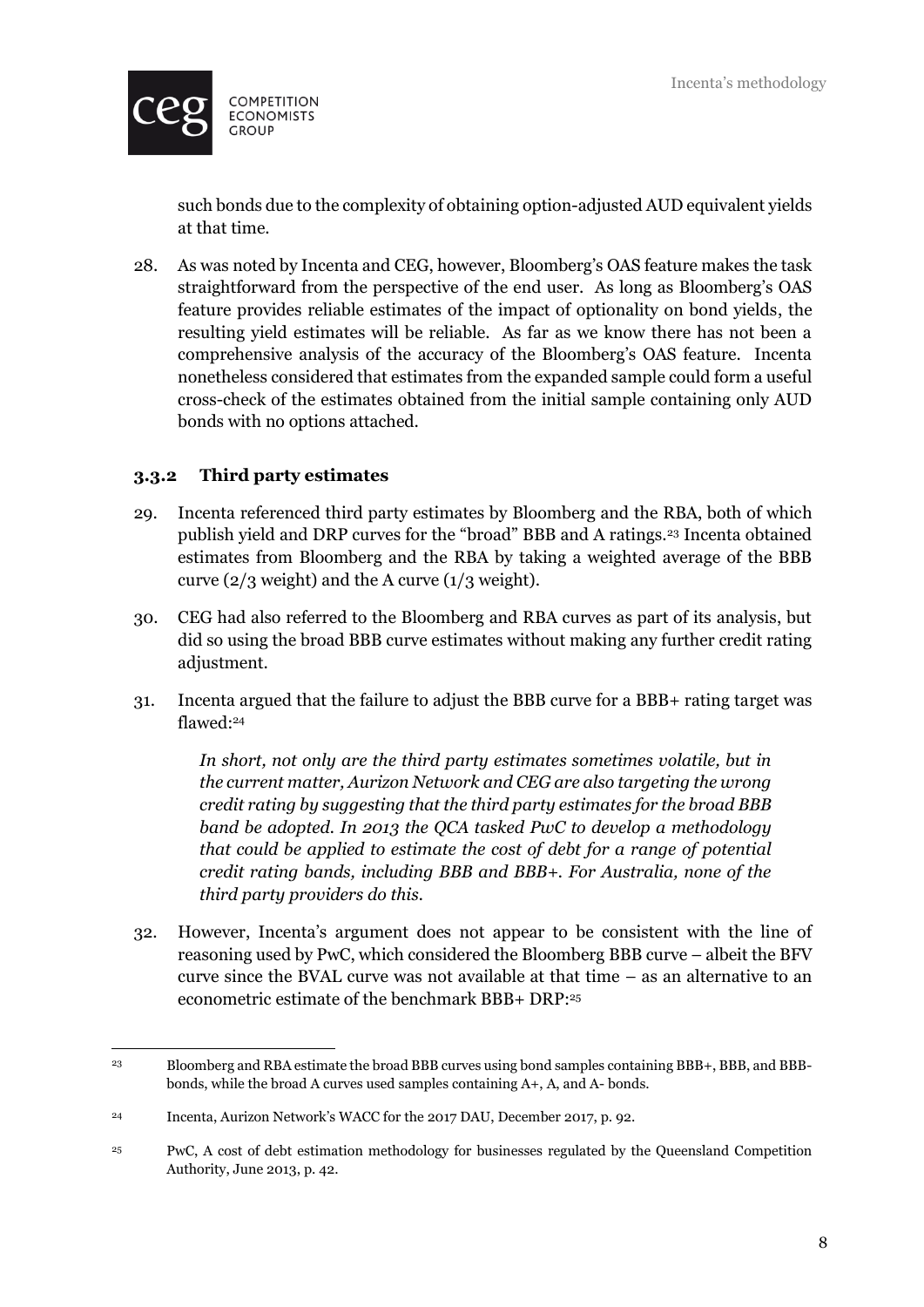

*As noted previously, the extrapolated 10 year Bloomberg BBB FVC estimate (which by convention has been accepted as the BBB+ estimate) is 325 basis points.*

- 33. Although PwC's choice of the Bloomberg BFV curve has since been replaced with the Bloomberg BVAL curve, the reasoning set out in the above quote still applies. That is, PwC's choice was motivated by the convention at that time, which was that the Bloomberg BBB BFV curve was considered to be referring to a BBB+ estimate, and was therefore used as a 3rd party cross-check. The Bloomberg BBB BFV curve has since replaced the BBB BVAL curve, while the RBA BBB curve has also started to be used as part of regulatory decisions. Both the BVAL BBB and RBA BBB curves should therefore also be used without making credit rating adjustments.
- 34. We note as well that Incenta does not appear to have adjusted the RBA estimates to account the fact that the effective tenor is generally materially shorter than the 10 year target tenor.

### <span id="page-13-0"></span>**3.4 Summary**

35. [Table 3-1](#page-13-1) sets out the differences between the methods used by PwC (2013), Incenta (2017), and CEG (2016).

|                                              | PWC(2013)                                                                     | CEG (2016)                                                   | Incenta $(2017)$                                             |
|----------------------------------------------|-------------------------------------------------------------------------------|--------------------------------------------------------------|--------------------------------------------------------------|
| Data source                                  | Bloomberg and UBS                                                             | Bloomberg                                                    | <b>Bloomberg</b>                                             |
| Maximum bond maturity                        | None                                                                          | 20 years                                                     | 20 years                                                     |
| Criteria for identifying<br>Australian bonds | Australian issuance by an<br>Australian entity                                | Country of incorporation                                     | Country of risk                                              |
| Bonds issued by real<br>estate firms         | Excludes "financial<br>entities" without<br>referring to real estate<br>firms | Excluded                                                     | Included                                                     |
| Coca-Cola Amatil bonds                       | Included                                                                      | Excluded                                                     | Excluded bonds issued in<br>European markets                 |
| Candidate econometric<br>models              | Pooled, single rating, and<br>dummy intercept<br>regressions                  | Pooled, single rating, and<br>dummy intercept<br>regressions | Pooled, single rating, and<br>dummy intercept<br>regressions |
| $3rd$ party BBB+ estimates                   | Broad BBB with no<br>adjustment for credit<br>rating                          | Broad BBB with no<br>adjustment for credit<br>rating         | Weighted average of<br>broad BBB and broad A<br>estimates    |

#### <span id="page-13-1"></span>**Table 3-1: Differences between methods**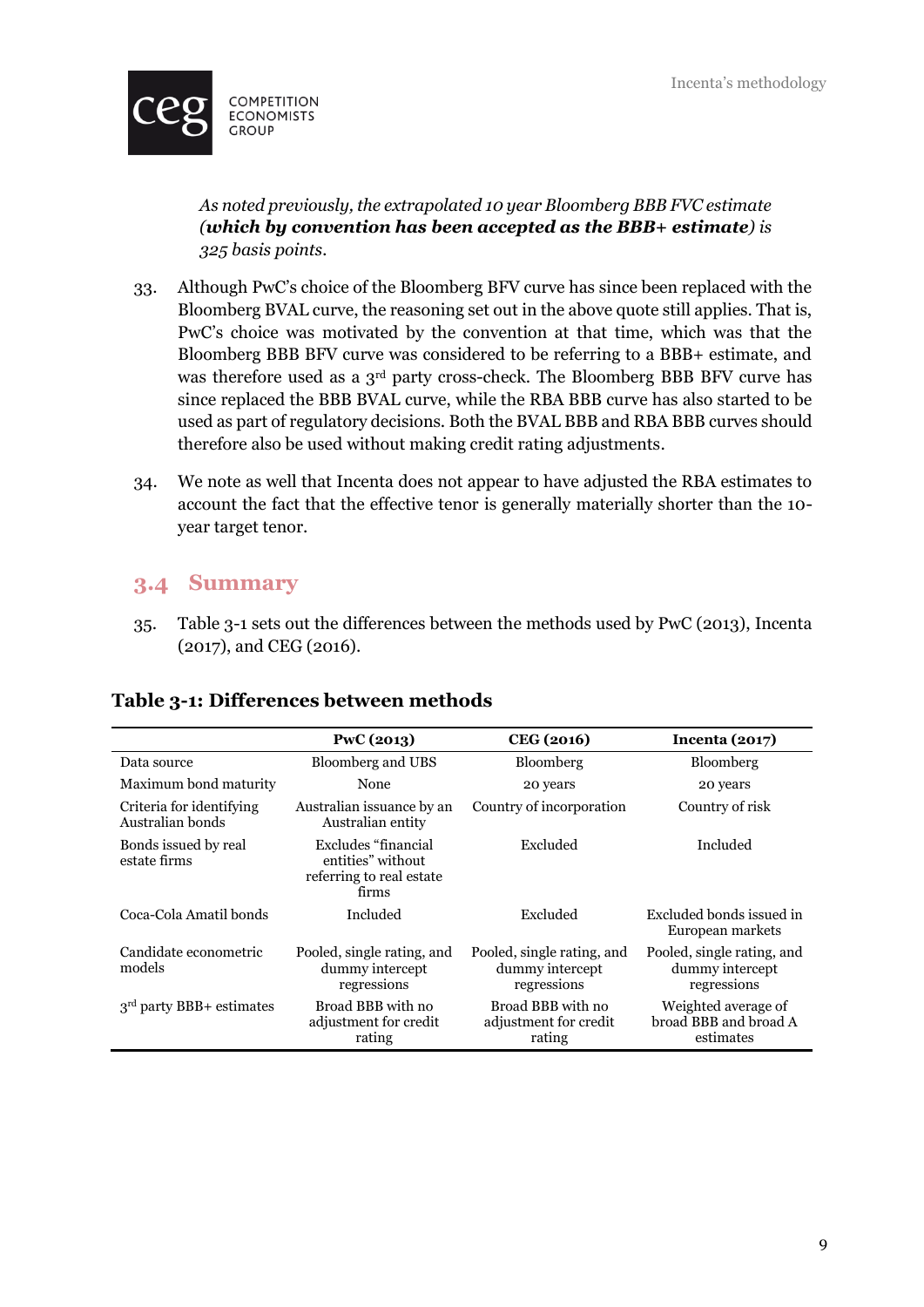**COMPETITION ECONOMISTS GROUP** 

# <span id="page-14-0"></span>4 CEG replication of Incenta

# <span id="page-14-1"></span>**4.1 Replicating Incenta's sample**

- 36. We have applied Incenta's search criteria to Bloomberg's bond search facility (SRCH), but were unable to replicate Incenta's sample of bonds.
- 37. Sections [4.1.1](#page-14-2) to [4.1.2](#page-14-3) compare the samples that we obtained against the list of bonds set out on pages 131 to 134 of the Incenta report.

#### <span id="page-14-2"></span>**4.1.1 AUD bonds without options issued in the Australian market**

- 38. Incenta obtained a sample of 55 bonds issued in AUD without options in the Australian market, while we obtained 53 bonds. The two missing bonds are:
	- UV8008012 Corp: AUD callable bond rated A- issued by Australia Pacific Airports Melbourne Pty Ltd (the bond did not show up in our search because it was callable); and
	- EJ4333419 Corp: AUD Bond rated BBB+ issued by Coca-Cola Amatil (we exclude all bonds issued by Coca-Cola Amatil, while Incenta only excludes CCA's bonds that were issued in foreign markets).

#### <span id="page-14-3"></span>**4.1.2 Expanded sample**

- 39. Incenta's expanded sample contained 145 bonds, while our sample includes 153 bonds. All of the bonds in Incenta's sample are also in ours except EJ4333419 Corp – the Coca-Cola Amatil bond above and EI4595803. 26
- 40. The other 9 bonds we identified, including one bond issued by Aurizon itself, that were not in Incenta's expanded sample are shown in [Table 4-1.](#page-15-0) There does not appear to be an obvious reason for these bonds to be excluded.

**.** <sup>26</sup> EI4595803 was issued by Goodman Funding and had a negative 20% spread estimated using Bloomberg's OAS function. We have excluded this on the basis it likely reflects a data entry problem.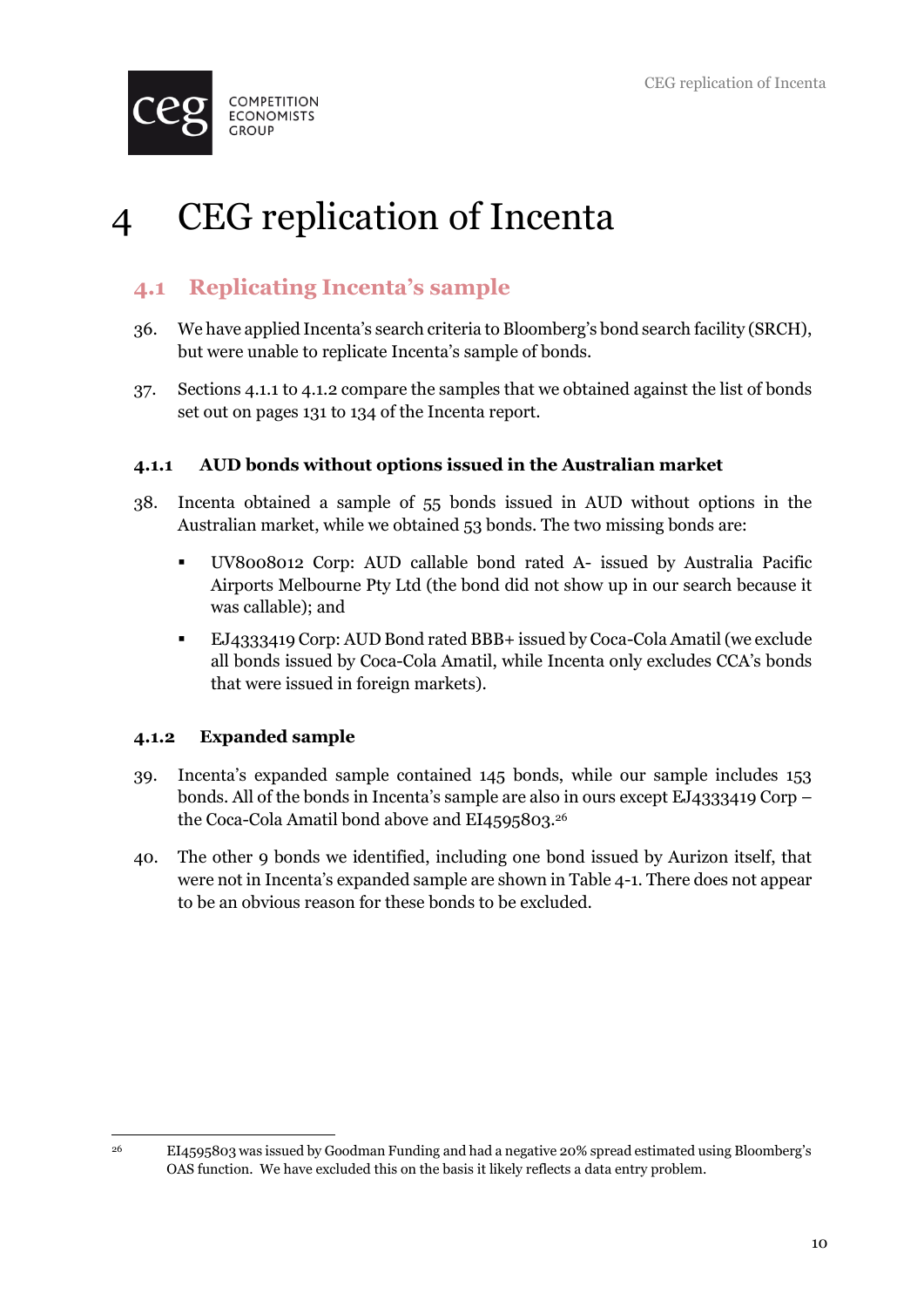

#### **Table 4-1: Bonds fulfilling Incenta's criteria without being in the sample**

| <b>Ticker</b>    | <b>Issuer</b>                                       | Issue<br>date  | Maturi<br>ty date | <b>Time to</b><br>maturity | <b>Industry</b>                   | S&P        | Moody's        | Fitch | Agg.<br>rating | C'try of<br>risk | <b>Curren</b><br>cy | <b>Maturity</b><br>type | Coupo<br>n type            |
|------------------|-----------------------------------------------------|----------------|-------------------|----------------------------|-----------------------------------|------------|----------------|-------|----------------|------------------|---------------------|-------------------------|----------------------------|
| EK083825<br>Corp | <b>VICTORIA</b><br><b>POWER</b><br><b>NETWORKS</b>  | 27/02/<br>2014 | 1/04/2<br>019     | 1.79                       | Utilities                         | $A-$       |                |       | $A-$           | AU               | $\hbox{AUD}$        | <b>CALLABLE</b>         | <b>FLOAT</b><br><b>ING</b> |
| EJ568107<br>Corp | <b>AUSNET</b><br><b>SERVICES</b><br><b>HOLDINGS</b> | 5/03/2<br>013  | 6/03/2<br>020     | 2.72                       | Utilities                         | $A-$       | A <sub>3</sub> |       | $A-$           | AU               | $\mbox{AUD}$        | AT<br><b>MATURITY</b>   | <b>FLOAT</b><br><b>ING</b> |
| EK958007<br>Corp | <b>ENERGY</b><br><b>PARTNERSHI</b><br>P GAS         | 15/06/<br>2015 | 15/06/2<br>020    | 3.00                       | Renewabl<br>e Energy              | <b>BBB</b> |                |       | <b>BBB</b>     | AU               | $\mbox{AUD}$        | <b>CALLABLE</b>         | <b>FLOAT</b><br><b>ING</b> |
| AN897874<br>Corp | <b>GOODMAN</b><br><b>US FIN ONE</b><br>${\rm LLC}$  | 7/06/2<br>017  | 15/04/2<br>021    | 3.83                       | Real<br>Estate                    | $BBB+$     |                |       | $BBB+$         | AU               | <b>USD</b>          | AT<br><b>MATURITY</b>   | <b>FIXED</b>               |
| AN897913<br>Corp | <b>GOODMAN</b><br>US FIN TWO<br>${\rm LLC}$         | 7/06/2<br>017  | 22/03/<br>2022    | 4.76                       | Real<br>Estate                    | $BBB+$     |                |       | $BBB+$         | AU               | <b>USD</b>          | AT<br><b>MATURITY</b>   | <b>FIXED</b>               |
| UV302700<br>Corp | <b>DBNGP</b><br><b>FINANCE CO</b><br>PTY LTD        | 28/09/<br>2015 | 28/09/<br>2023    | 6.28                       | <b>Utilities</b>                  | <b>BBB</b> | <b>NR</b>      |       | <b>BBB</b>     | AU               | $\mbox{AUD}$        | <b>CALLABLE</b>         | <b>FLOAT</b><br><b>ING</b> |
| AN751205<br>Corp | <b>AURIZON</b><br><b>NETWORK</b><br>PTY LTD         | 21/06/<br>2017 | 21/06/2<br>024    | 7.01                       | Transport<br>ation &<br>Logistics | $BBB+$     | Baa1           |       | $BBB+$         | AU               | <b>AUD</b>          | <b>CALLABLE</b>         | <b>FIXED</b>               |
| EK642479<br>Corp | <b>SUN GROUP</b><br><b>FINANCE</b>                  | 16/12/2<br>014 | 16/12/2<br>024    | 7.50                       | Industrial<br>Other               | <b>BBB</b> |                |       | <b>BBB</b>     | AU               | $\mbox{AUD}$        | <b>CALLABLE</b>         | <b>FLOAT</b><br><b>ING</b> |
| LW794179<br>Corp | <b>WSO</b><br><b>FINANCE PTY</b><br><b>LTD</b>      | 14/07/<br>2016 | 14/07/2<br>026    | 9.08                       | Transport<br>ation &<br>Logistics |            | A <sub>3</sub> | $A-$  | $A-$           | AU               | $\mbox{AUD}$        | <b>CALLABLE</b>         | <b>FLOAT</b><br><b>ING</b> |

<span id="page-15-0"></span>*Source: Bloomberg, CEG analysis; Maturity and credit ratings calculated as at 16 June 2017, credit ratings recorded as at 16 June 2017 and aggregated using Incenta method*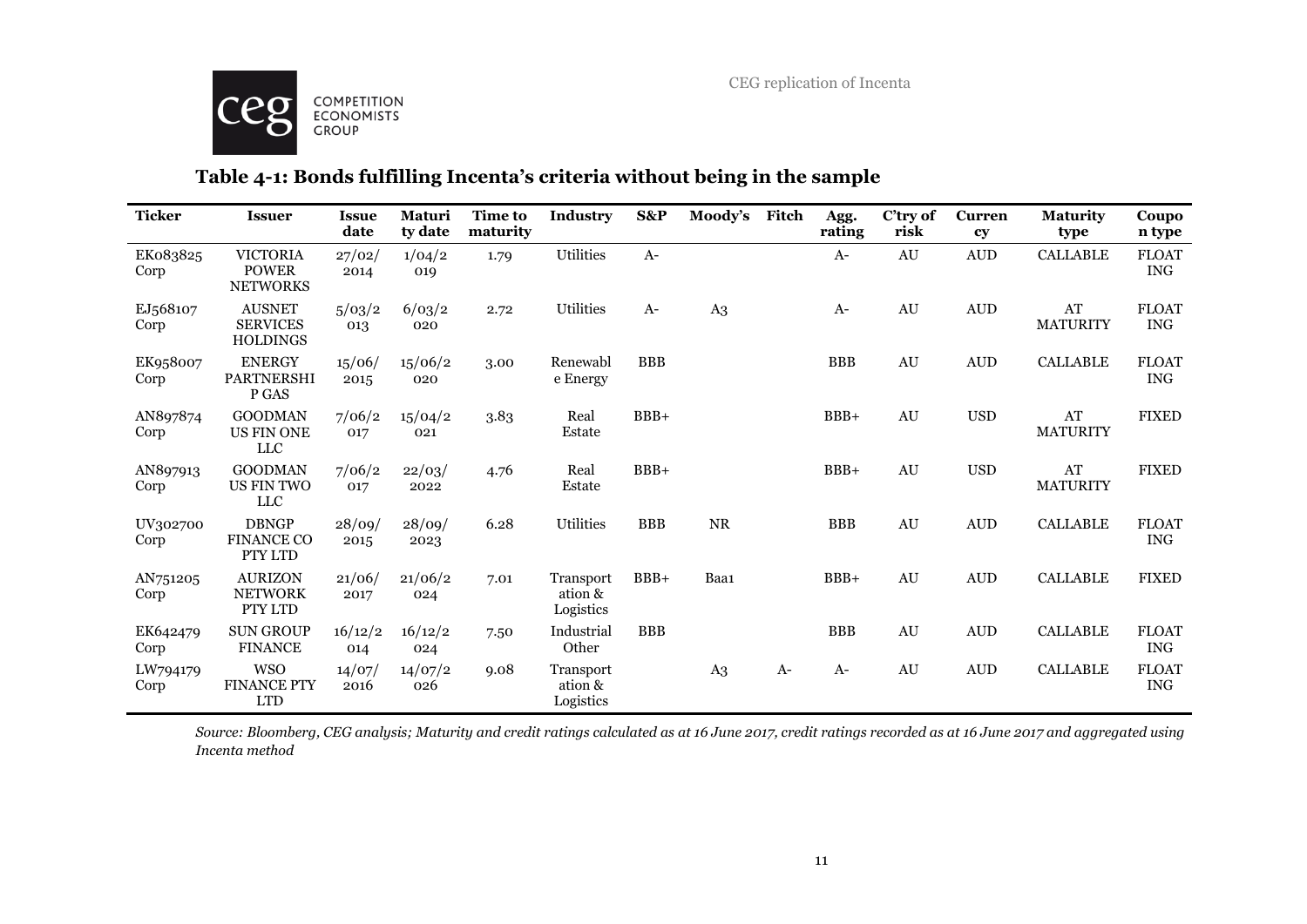

### <span id="page-16-0"></span>**4.2 CEG estimates**

41. [Table 4-2](#page-16-1) compares the Incenta estimates with CEG's DRP estimates for the 20 days ending 30 June 2017 using our own sample of bonds based on Incenta's search criteria.

#### <span id="page-16-1"></span>**Table 4-2: Replication of Incenta estimates (AUD bonds without options issued in the Australian market)**

| <b>Sample</b>                           | Incenta Jun 2017         | CEG Jun 2017 |
|-----------------------------------------|--------------------------|--------------|
| Pooled: A- to BBB                       | 1.80                     | 1.85         |
| Pooled: BBB+ to BBB                     | -                        | 2.45         |
| $BBB+$ only                             | 2.50                     | 2.49         |
| Pooled: A- to BBB with Dummy intercepts | 2.00                     | 2.02         |
| Pooled: A- to BBB with Dummy slopes*    | $\overline{\phantom{a}}$ | 2.32         |

*\*Regression with dummy variables for slope but not for intercept*

42. It can be seen from [Table 4-2](#page-16-1) that our estimates differ from Incenta's, but are within  $\pm$ <sub>5</sub> bp of Incenta's estimates.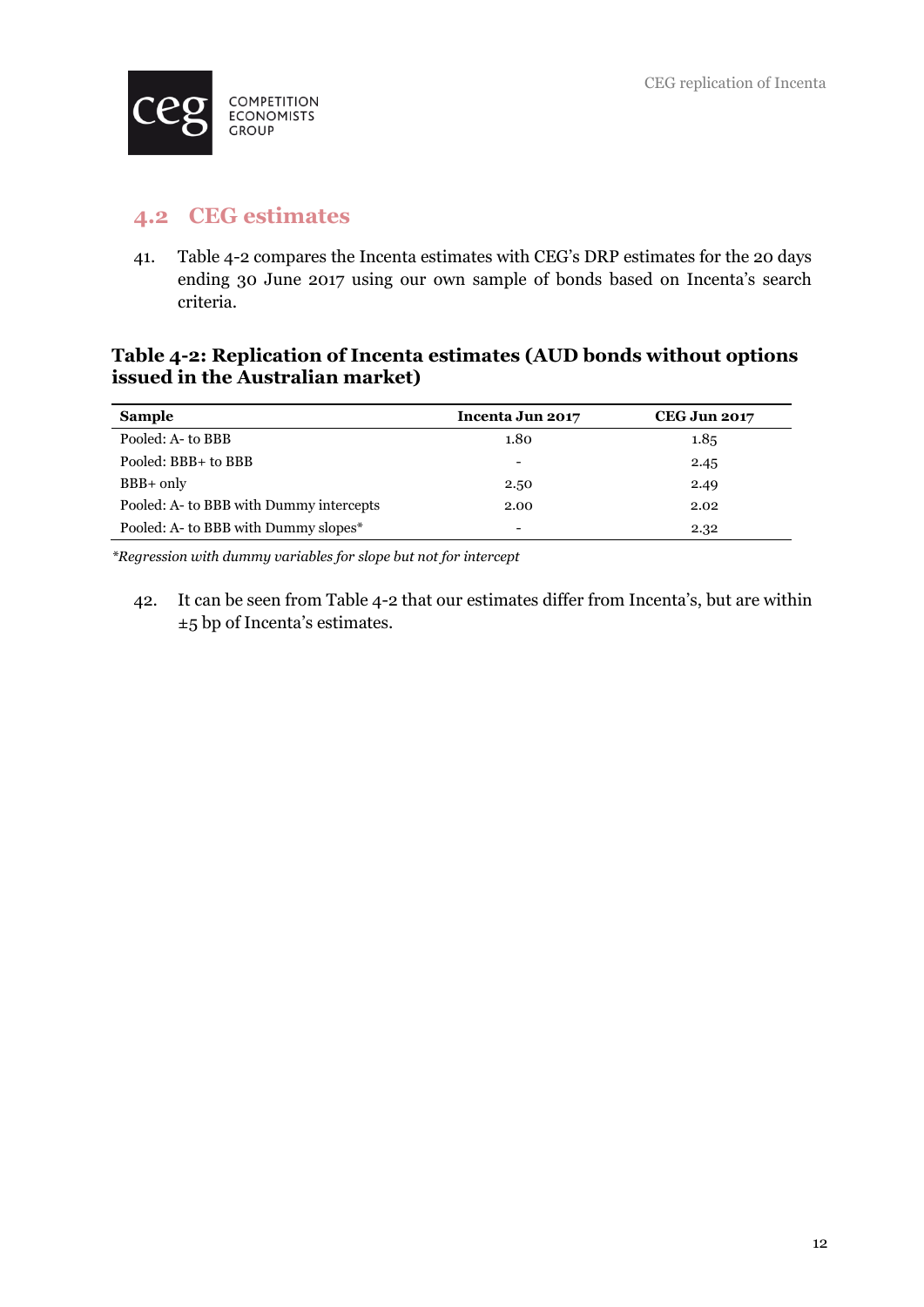

# <span id="page-17-0"></span>5 Best estimate

- 43. As stated in section [4,](#page-14-0) Incenta adopted the **2.00%** DRP estimate from the dummy variable approach. However, there are two key problems with the dummy variable estimates:
	- The dummy variable model assumes that the DRP curves have the same slope across all credit ratings. However, investigation of the sample of bonds used by Incenta clearly shows that this assumption is false; and
	- The dummy variable estimates show that the difference between BBB and BBB+ DRPs is only 0.2 bp. Consequently, BBB and BBB+ bonds are, unlike A- bonds, prime candidates for pooling.

### <span id="page-17-1"></span>**5.1 DRP slopes are not constant across credit ratings**

44. [Figure 5-1](#page-18-0) reproduces Figure 5.4 of Incenta's report, which shows Incenta's individual DRP estimates of the bonds in its sample. Incenta includes the BBB, BBB+ and Aregression lines in the Figure, but the BBB and BBB+ regression lines are indistinguishable due to the very small (0.2bppa) estimated premium of BBB over BBB+.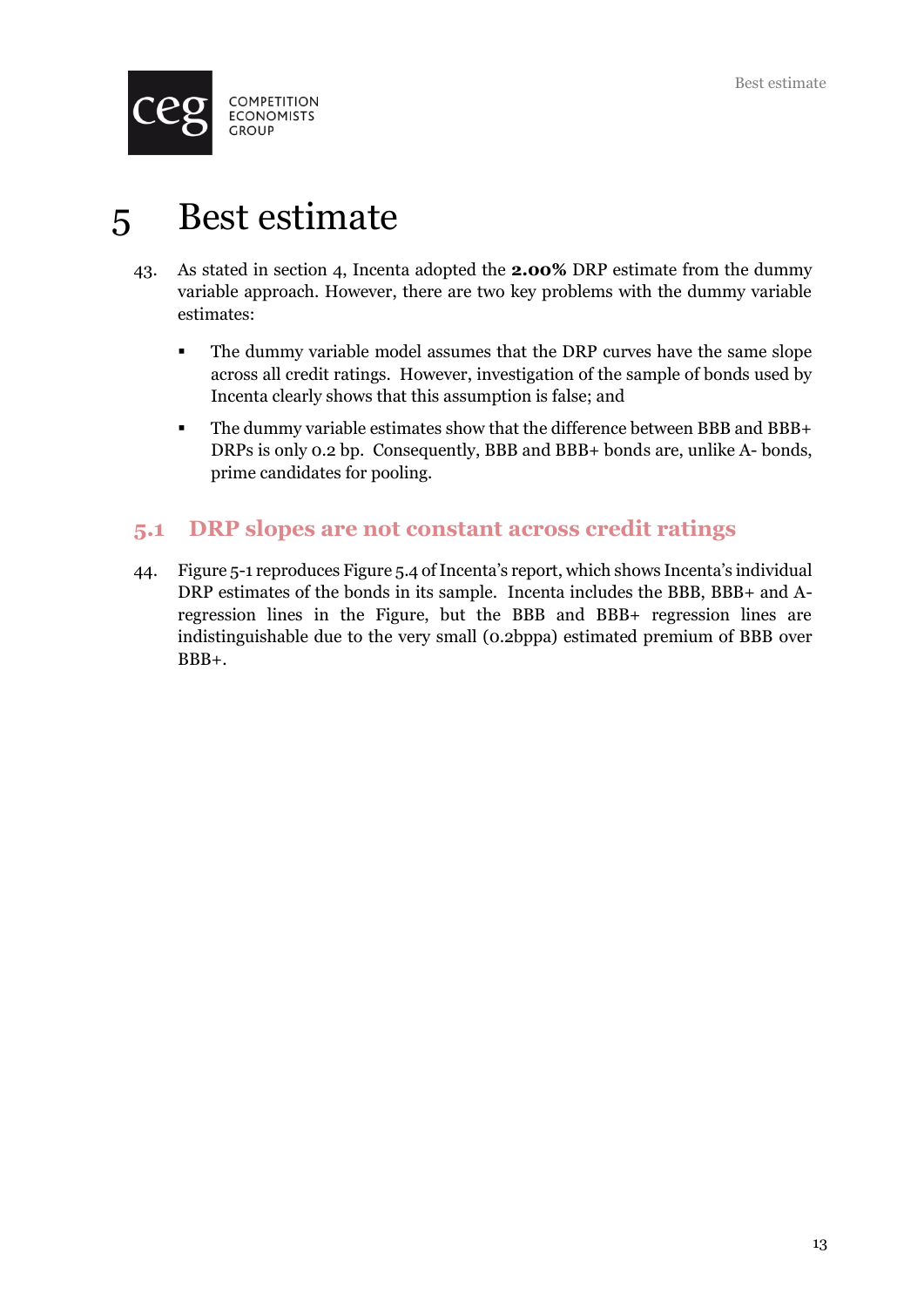Best estimate



#### <span id="page-18-0"></span>**Figure 5-1: Incenta's DRP estimates of its bond sample**

Figure 5.4: Dummy variables regression estimating BBB+ debt risk premium for 20 days to 30 June, 2017



Source: Bloomberg, RBA, and Incenta analysis *Source: Incenta report, Figure 5.4*

45. A visual assessment of [Figure 5-1](#page-18-0) suggests that the A-, BBB+ and BBB bonds have similar intercepts but the BBB+ and BBB bonds have very different DRP slopes than the A- bonds, which suggests that the dummy intercept approach is not appropriate for this dataset but a dummy slope approach may be. We further explore this possibility empirically in section [5.2.](#page-19-0)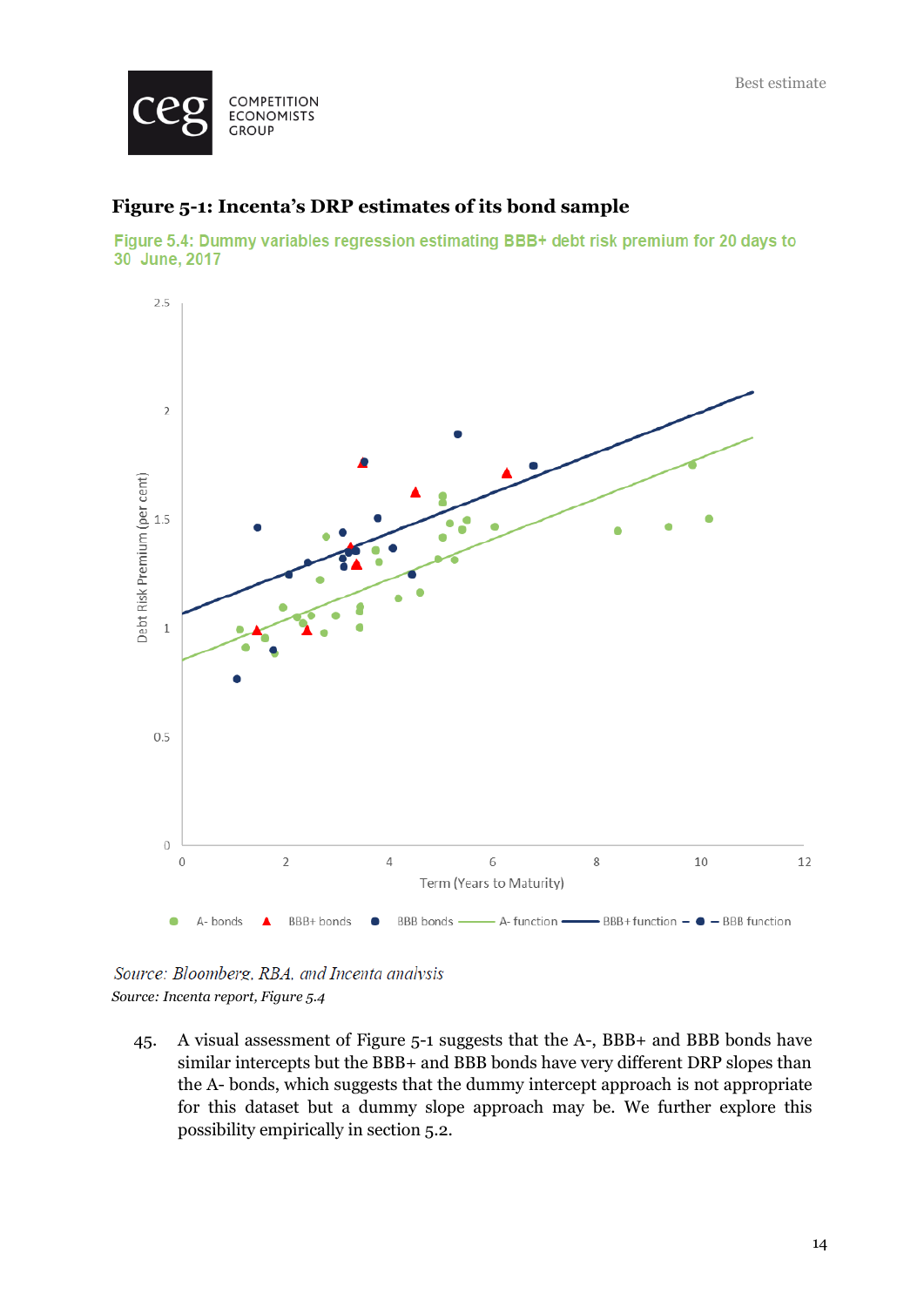

# <span id="page-19-0"></span>**5.2 Inability to distinguish between BBB and BBB+ implies these bonds should be pooled**

46. Incenta's dummy regression estimates imply that the BBB DRP is only 0.2 bp higher than the BBB+ DRP, and that this difference is not statistically significant. This can be seen i[n Table 5-1,](#page-19-1) where the T-statistic of the BBB intercept coefficient is only 0.02.

### <span id="page-19-1"></span>**Table 5-1: Incenta's DRP estimates from dummy intercept model**

Table 5.6: Debt risk premium estimates using dummy variables for 20 days to 30 June, 2017

| No. of bonds     | <b>Intercept</b> | Dummy Variable               | T-statistic | Term coefficient | T-statistic | <b>Predicted DRP</b> |
|------------------|------------------|------------------------------|-------------|------------------|-------------|----------------------|
| 55               |                  | <b>Intercept Coefficient</b> |             |                  |             | at 10 years          |
| A-bond           |                  | $-0.212$                     | $-2.814$    |                  |             | 1.78                 |
| <b>BBB+</b> bond | 1.067            |                              | 13.349      | 0.093            | 7.778       | 2.00                 |
| <b>BBB</b> bond  |                  | 0.002                        | 0.019       |                  |             | 2.00                 |

*Source: Incenta report, Table 5.6*

- 47. The conclusion of no statistical difference between BBB and BBB+ bonds suggests that the BBB and BBB+ bonds can reasonably be grouped together to arrive at an estimate of BBB+ yields. This would have the material advantage of increasing the sample size without the need to include A- bonds which clearly have a different slope to those of BBB and BBB+ bonds.
- 48. This is a critical finding. Incenta places most weight on the pooled dummy intercept model. However, if one accepts the results of this regression then one must, in good conscience, recommend pooling BBB and BBB+ bonds because this regression suggests that there is no statistical or economic difference between these bonds. Pooling BBB and BBB+ bonds results in a sample of 23 bonds even when the sample is restricted to AUD bonds without options. This is only 2 less than the number of bonds which Incenta used in its regression used to establish the estimate of the DBCT risk premium.<sup>27</sup>

*"There were sufficient BBB bonds available (25) to place reliance on a single credit rating category."*

49. The similarity between the bonds in the combined BBB and BBB+ categories, as well as the difference to the A- bonds, can be clearly seen in the [Figure 5-2](#page-20-0) below. This figure shows the regression lines for each single credit rating regression (BBB, BBB+ and A-) as well as the regression line for the pooled BBB and BBB+ regression.

 $\overline{a}$ 

<sup>27</sup> Incenta, Aurizon Network's WACC for the 2017 DAU, December 2017, p. 103.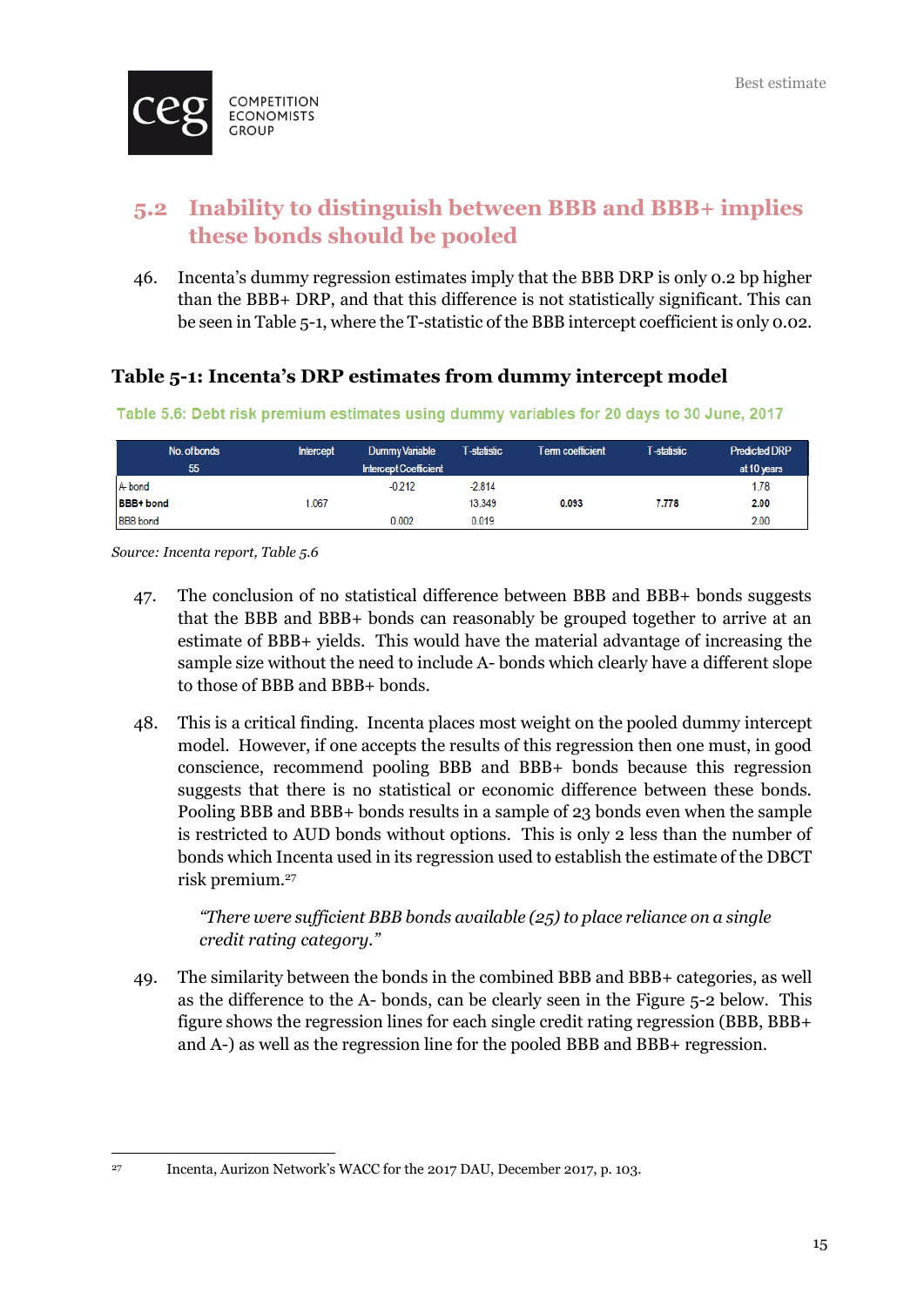



<span id="page-20-0"></span>**Figure 5-2: Pooled BBB and BBB+ regression excluding financials (but including real estate)**

*Source: Bloomberg; CEG analysis*

- 50. It can be seen that the BBB and BBB+ regression lines are almost indistinguishable (consistent with Incenta's own finding of no statistically significant difference in intercept there is also no statistically significant difference in slopes). When BBB and BBB+ bonds are pooled the resulting 10 year DRP regression line is, naturally, very similar to the BBB and BBB+ regression lines.<sup>28</sup> The pooled BBB and BBB+ 10 year DRP estimate is 2.45%. The pooled regression has a slope and intercept that is between the BBB and BBB+ slopes and intercepts. We note that including dummy variables for intercept (p-value =  $0.77$ ) or slope (p-value =  $0.87$ ) does not have an economically material effect on the BBB+ estimate and these dummy variables are not statistically significant, as can be seen in [Table 5-2.](#page-21-0)
- 51. By contrast, the slope of the A- regression is much flatter than the slope of the other regressions, as shown in [Table 5-2.](#page-21-0) This slope is statistically significantly different to that of the pooled BBB and BBB+ regression (p-value = 0.00). This clearly makes it

<sup>28</sup> We note that the single-rating BBB+ regression generates a 10-year estimate that is slightly higher than the corresponding single-rating BBB estimate, but this difference is very small and is not statistically significant. The insignificant difference between BBB and BBB+ estimates has also been observed historically, with PwC (2013) observing a positive BBB+ dummy intercept over the BBB estimate (p. 55), and Incenta (2017) finding that the BBB+ dummy intercept is only 0.2 bp above the BBB estimate (Table 5.6).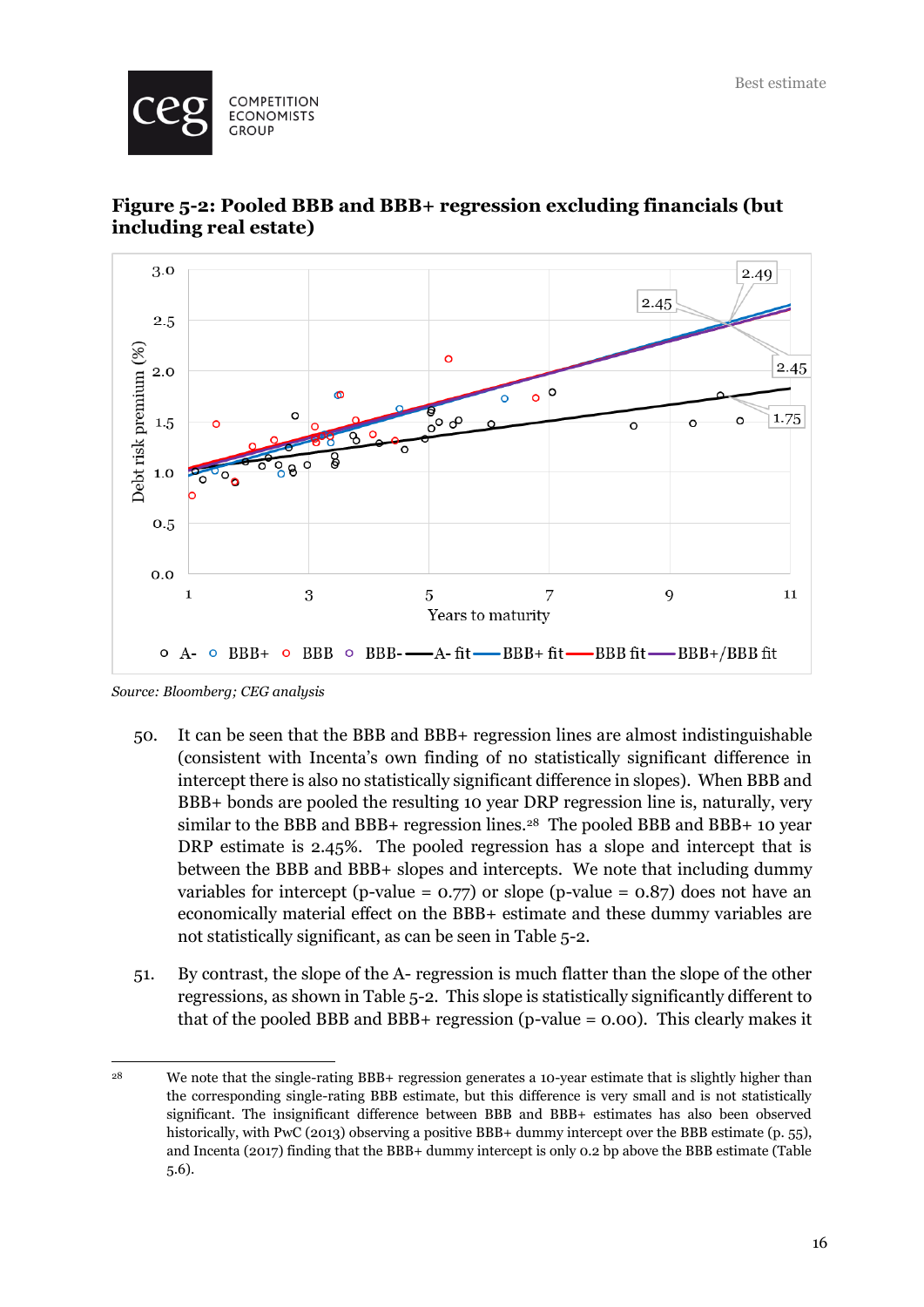

inappropriate to use A- bonds in a dummy intercept regression that assumes the same slope for all credit ratings. Doing so will bias down the estimated BBB+ slope and, as a result, bias down the 10 year BBB+ estimate.

<span id="page-21-0"></span>

|  |  | <b>Table 5-2: Regression results</b> |  |
|--|--|--------------------------------------|--|
|--|--|--------------------------------------|--|

|                                                                                                                       | Coefficient | Std error | <b>T-statistic</b> | P-value (1-tail)* |  |  |  |
|-----------------------------------------------------------------------------------------------------------------------|-------------|-----------|--------------------|-------------------|--|--|--|
| 1. BBB+ with intercept and slope dummies for BBB and A- ( $n = 56$ , df = 50); Adj $\mathbb{R}^2 = 0.56$              |             |           |                    |                   |  |  |  |
| Intercept                                                                                                             | 0.80        | 0.19      | 4.27               | $0.00(+)$         |  |  |  |
| Slope                                                                                                                 | 0.17        | 0.05      | 3.42               | $0.00(+)$         |  |  |  |
| BBB intercept dummy                                                                                                   | 0.08        | 0.22      | 0.37               | $0.36(+)$         |  |  |  |
| A-intercept dummy                                                                                                     | 0.14        | 0.20      | 0.72               | $0.76(-)$         |  |  |  |
| <b>BBB</b> slope dummy                                                                                                | $-0.01$     | 0.06      | $-1.73$            | $0.84(+)$         |  |  |  |
| A-slope dummy                                                                                                         | $-0.09$     | 0.05      | $-0.20$            | $0.04(-)$         |  |  |  |
| 2. BBB+ with slope dummies for BBB and A- $(n = 56, df = 52)$ ; Adj $R^2 = 0.60$                                      |             |           |                    |                   |  |  |  |
| Intercept                                                                                                             | 0.92        | 0.05      | 17.04              | $0.00 (+)$        |  |  |  |
| Slope                                                                                                                 | 0.14        | 0.02      | 6.29               | $0.00 (+)$        |  |  |  |
| <b>BBB</b> slope dummy                                                                                                | 0.01        | 0.02      | 0.34               | $0.37(+)$         |  |  |  |
| A-slope dummy                                                                                                         | $-0.06$     | 0.02      | $-2.85$            | $0.00(-)$         |  |  |  |
|                                                                                                                       |             |           |                    |                   |  |  |  |
| 3. BBB+ with intercept and slope dummies for BBB ( $n = 23$ , df = 19); Adj $R^2 = 0.49$                              |             |           |                    |                   |  |  |  |
| Intercept                                                                                                             | 0.80        | 0.23      | 3.54               | $0.00(+)$         |  |  |  |
| Slope                                                                                                                 | 0.17        | 0.06      | 2.83               | $0.01(+)$         |  |  |  |
| <b>BBB</b> intercept dummy                                                                                            | 0.08        | 0.27      | 0.30               | $0.38(+)$         |  |  |  |
| <b>BBB</b> slope dummy                                                                                                | $-0.01$     | 0.07      | $-0.16$            | $0.56(+)$         |  |  |  |
| 4. BBB+ with slope dummy for BBB ( $n = 23$ , df = 20); Adj $R^2 = 0.55$                                              |             |           |                    |                   |  |  |  |
| Intercept                                                                                                             | 0.86        | 0.12      | 7.38               | $0.00(+)$         |  |  |  |
| Slope                                                                                                                 | 0.15        | 0.04      | 4.33               | $0.00(+)$         |  |  |  |
| <b>BBB</b> slope dummy                                                                                                | 0.01        | 0.03      | 0.32               | $0.38(+)$         |  |  |  |
|                                                                                                                       |             |           |                    |                   |  |  |  |
| 5. Pooled BBB+ & BBB with intercept and slope dummies for A- (n = 56, df = 52); Adj $\mathbb{R}^2 = 0.58^\circ$       |             |           |                    |                   |  |  |  |
| Intercept                                                                                                             | 0.86        | 0.09      | 9.35               | $0.00(+)$         |  |  |  |
| Slope                                                                                                                 | 0.16        | 0.03      | 6.28               | $0.00 (+)$        |  |  |  |
| A-intercept dummy                                                                                                     | 0.08        | 0.11      | 0.75               | $0.77(-)$         |  |  |  |
| A-slope dummy                                                                                                         | $-0.08$     | 0.03      | $-2.80$            | $0.00(-)$         |  |  |  |
|                                                                                                                       |             |           |                    |                   |  |  |  |
| <u>6. Pooled BBB+ &amp; BBB with slope dummy for A- (n = 56, df = 53); Adj <math>\mathbb{R}^2 = 0.58^\circ</math></u> |             |           |                    |                   |  |  |  |
| Intercept                                                                                                             | 0.92        | 0.05      | 17.07              | $0.00 (+)$        |  |  |  |
| Slope                                                                                                                 | 0.14        | 0.02      | 8.45               | $0.00(+)$         |  |  |  |
| A-slope dummy                                                                                                         | $-0.06$     | 0.01      | $-4.69$            | $0.00(-)$         |  |  |  |

*Source: Bloomberg, CEG analysis; \*A priori sign of the coefficient for the 1-tailed test shown in parentheses; ^Adj R<sup>2</sup> is 0.576 for model 5 and 0.580 for model 6;*  $R_{adj}^2 = 1 - \frac{(1-R^2)(n-1)}{n-k-1}$  $\frac{n(n-1)}{n-k-1}$ .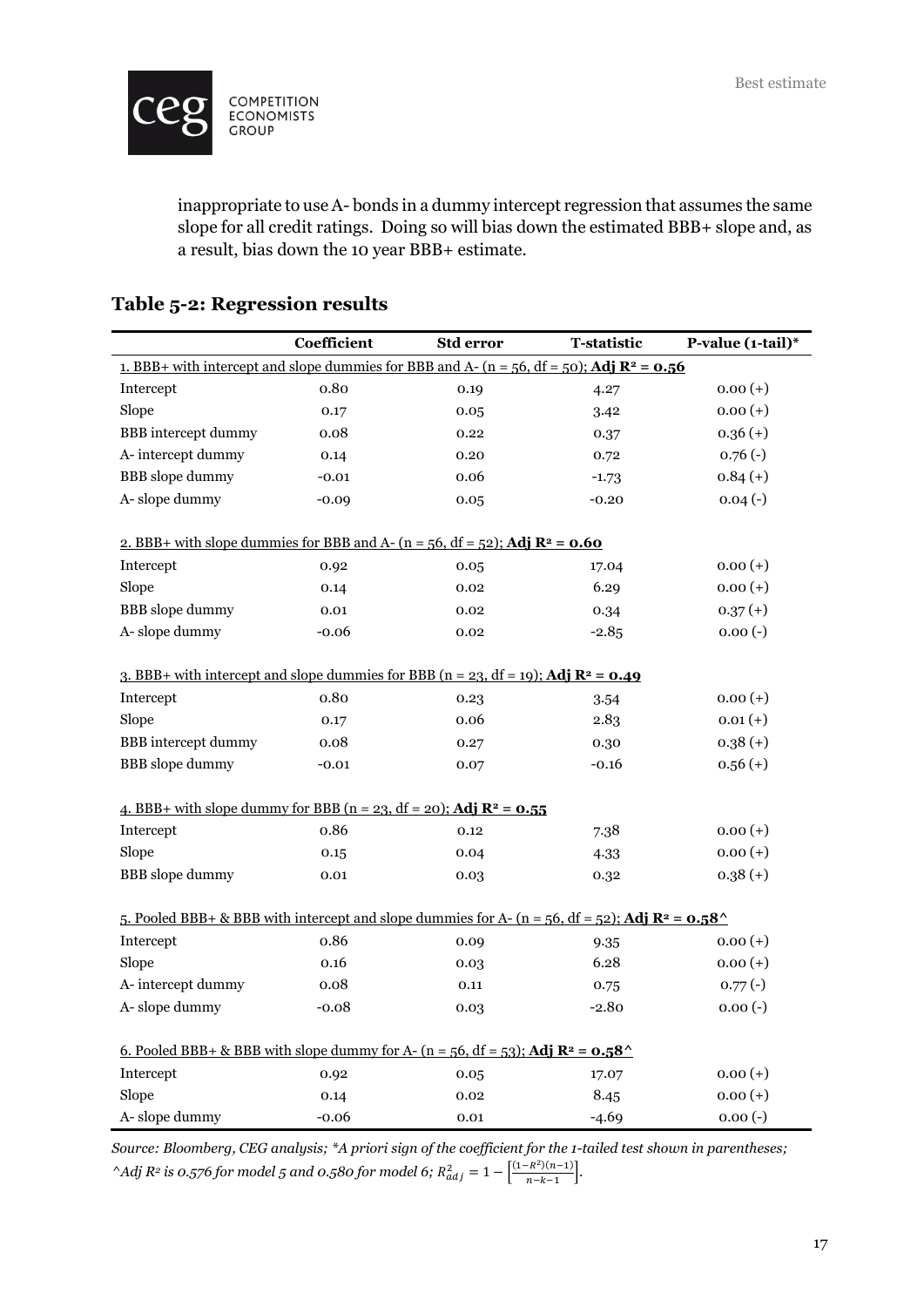

- 52. The process that we undertook for model selection is clearly seen in [Table 5-2.](#page-21-0) First, we start with the most general model (1) that contains bonds with credit ratings from A- to BBB, and estimates intercept and slope dummies for both BBB and A- bonds (with the "intercept" and "slope" variables corresponding to the BBB+ intercept and slope). This model produces 10-year DRP estimates that are numerically equivalent to conducting separate "single-rating" regressions for each credit rating band, but the standard errors and resulting hypothesis tests are interpreted differently.
- 53. As opposed to testing whether each regression intercept and slope is significantly different from zero, this formulation tests whether the A- and BBB regression intercepts and slopes are significantly different (smaller for A- and larger for BBB) from the BBB+ intercept and slope respectively. The same interpretation applies to models (2) to (4) in [Table 5-2,](#page-21-0) while the tests in model (5) and (6) determine whether the A- intercept and slope are significantly smaller than that of the combined pool containing BBB+ and BBB bonds.
- 54. We carry out 1-tail hypothesis tests at 5% significance since all of the parameters in each model have *a priori* signs.<sup>29</sup> The results for model (1) suggest that the BBB intercept and slope parameters are not significantly larger than their BBB+ counterparts, such that there is no statistical reason to include separate dummies for the BBB+ credit rating. The results also confirm the observation that the A- curve does not have an intercept that is significantly smaller than the BBB+ intercept, but the A- slope is significantly smaller than the BBB+ slope.
- 55. Based on the results of model (1), we remove the intercept dummies and examine the statistical significance of the A- slope, which results in model (2). The results confirm that the BBB slope is not significantly greater than the BBB+ slope, while the A- slope is significantly smaller than the BBB+ slope.
- 56. Models (3) and (4) further confirm that bonds with BBB+ and BBB credit ratings can be pooled, since the intercepts and slopes of the latter are not significantly different to the former.<sup>30</sup>
- 57. Model (5) shows the regression result where bonds with BBB+ and BBB credit ratings have been pooled, while bonds with A- credit rating are assigned intercept and slope

**<sup>.</sup>** <sup>29</sup> We expect the intercept and slope parameters of each DRP curve to have non-negative coefficients on average. (Inverted DRP curves may be possible but are fairly rare. We do not consider this possibility in our analysis, and neither do Incenta.) We also expect the intercept and slope parameters for a DRP curve with a certain credit rating to be greater than or equal to that of a DRP curve with a lower quality credit rating on average, as shown in Figure 5.13 of the PwC report.

<sup>&</sup>lt;sup>30</sup> We note that the coefficients in model (4) are numerically equivalent to their corresponding coefficients in model (1), because including separate intercept and slope parameters for a particular credit rating is equivalent to generating a separate regression line for said credit rating.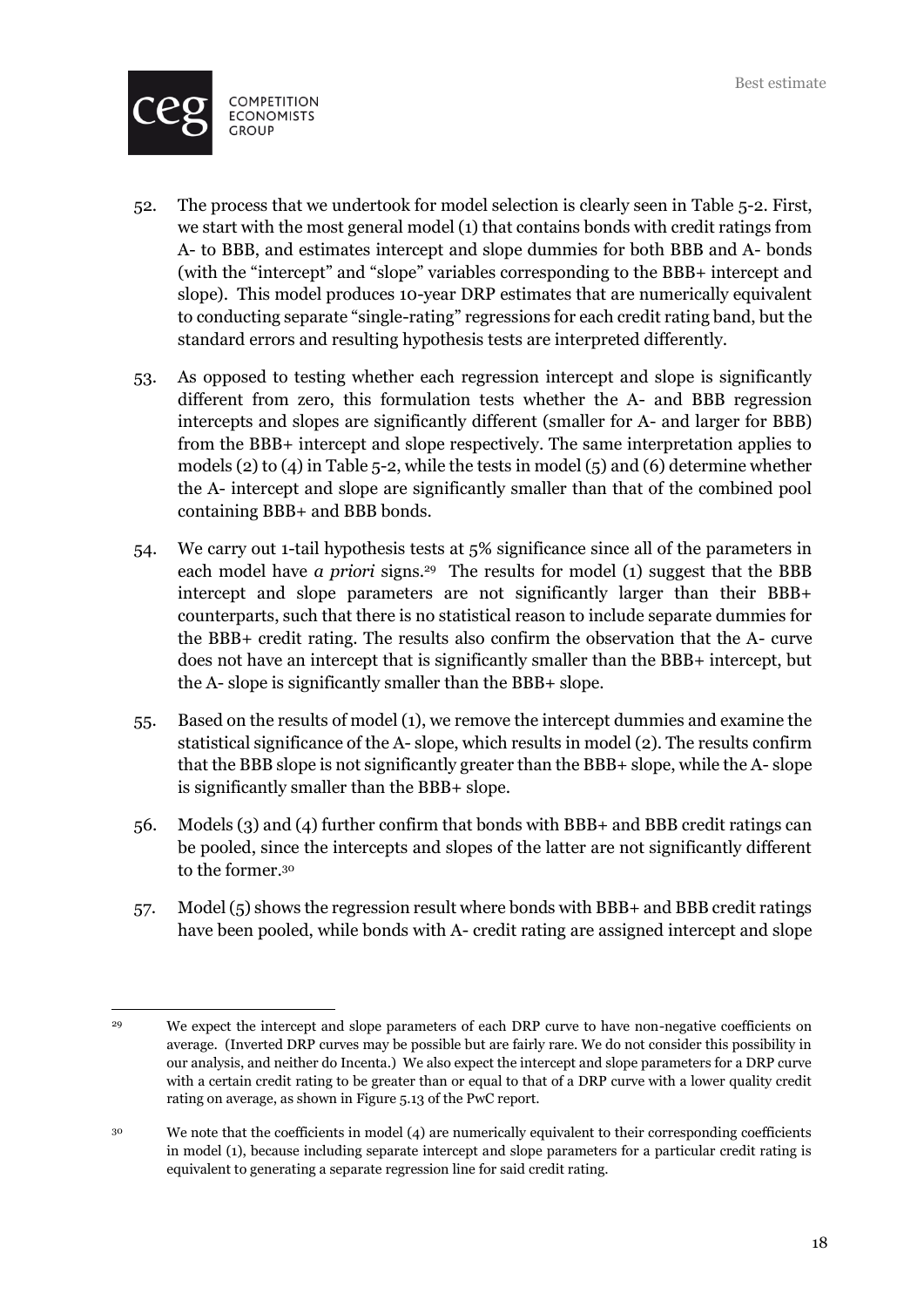

dummies.<sup>31</sup> The A- intercept dummy is not statistically smaller than the pooled BBB+/BBB intercept, but the A- slope is statistically smaller than the pooled BBB+/BBB slope.

- 58. Finally, model (6) removes the A- intercept dummy from model (5), leaving a single A- slope dummy that continues to be statistically smaller than the slope of the pooled BBB+/BBB curve.
- 59. The adjusted  $\mathbb{R}^2$  of each regression also shows that removing intercept dummies while retaining slope dummies results in better model fitting, which is to be expected since the intercept dummies are not significant in any of the models shown in [Table 5-2.](#page-21-0)

### <span id="page-23-0"></span>**5.3 Best estimate of DRP from pooled regressions**

- 60. In our view, pooling BBB and BBB+ bonds will result in a reliable estimate of the 10 year BBB+ DRP (2.45%) because BBB and BBB+ bond yields are economically and statistically indistinguishable.
- 61. When we perform a pooled regression of A- to BBB rated bonds with dummy variables for the slope (but not the intercept) we estimate that the BBB+ DRP is 2.32%. In our view, if A- bonds are to be pooled with BBB and BBB+ bonds it is critical that a dummy for slopes is used because it is clear from the data that the main source of difference is the slopes of the credit rating regressions (not the intercepts).

#### <span id="page-23-2"></span>**Table 5-3: Estimates of DRP that are not biased by lower A- DRP slope (AUD bonds without options issued in the Australian market)**

| <b>Sample</b>                       | Incenta Jun 2017 | <b>CEG Jun 2017</b> |
|-------------------------------------|------------------|---------------------|
| Pooled: BBB+ to BBB                 | -                | 2.45                |
| $BBB+$ only                         | 2.50             | 2.49                |
| Pooled: A- to BBB with Dummy slopes | -                | 2.32                |

# <span id="page-23-1"></span>**5.4 Excluding real estate firms**

62. We note that Incenta interprets the PwC practice as excluding only financial companies that are not real estate companies (even though Bloomberg classifies real estate companies as financial companies). If we instead also exclude real estate financial companies then the number of bonds drops from 23 to 20 and the pooled BBB/BBB+ DRP estimate rises from 2.45% to 2.50%.

**<sup>.</sup>** 

<sup>31</sup> We note that the 10-year A- DRP estimate implied by model (5) is numerically equivalent to that implied by model (1), since both models include separate intercept and slope parameters for the A- credit rating.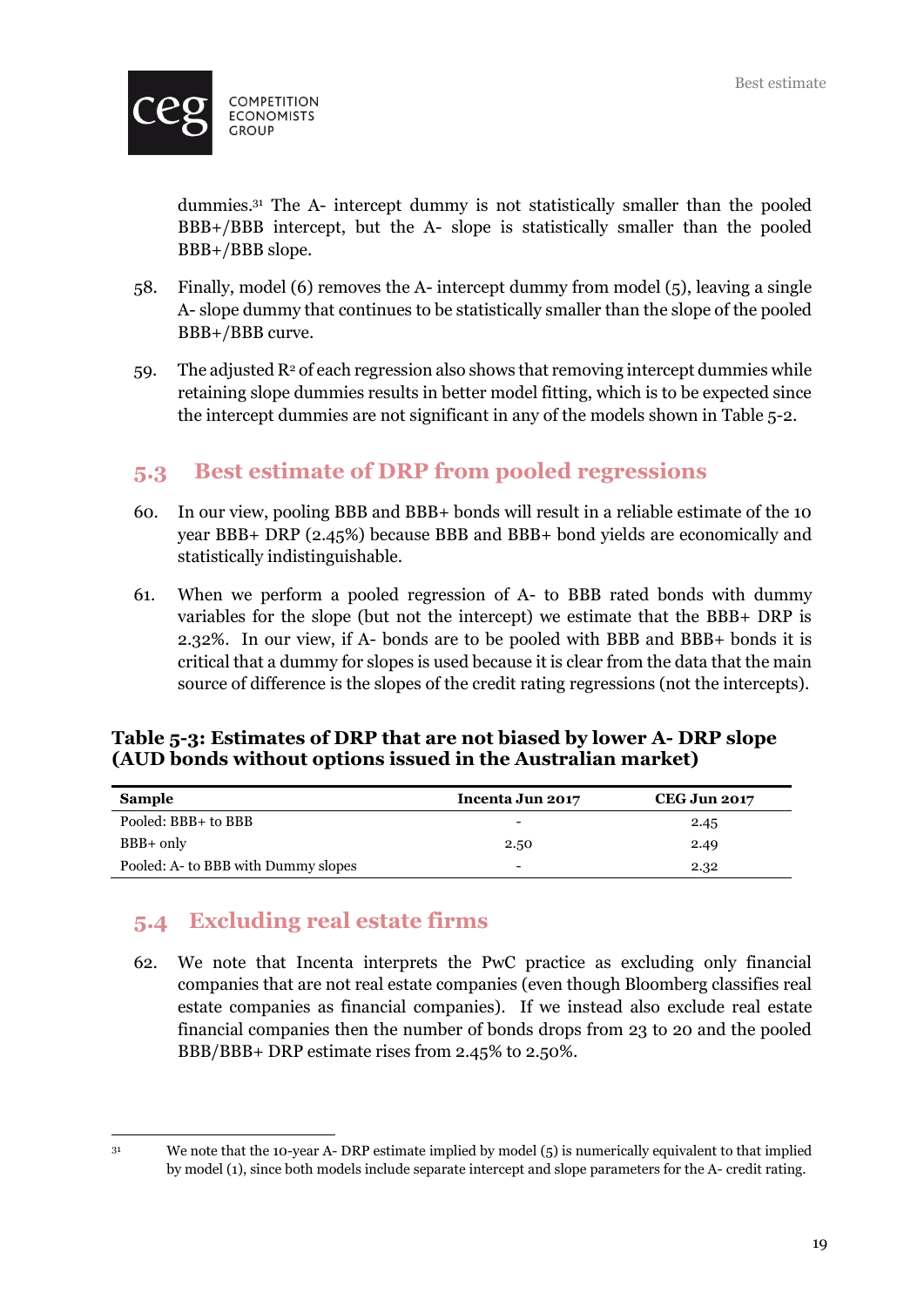

# <span id="page-24-0"></span>**5.5 Incenta logic supports CEG preferred estimate**

- 63. The pooling of BBB and BBB+ bonds is a flexible response to the qualities that are observable in the data. It reflects a reasoned assessment of the trade-offs between the weaknesses of the various regression models. Specifically:
	- the single BBB+ credit rating approach has too small a sample size to be reliable;
	- the differences between BBB+ and A- bonds means that inclusion of the former in a the pooled regression and intercept dummy variable approaches both suffer from material bias – reflecting both asymmetry in sample sizes across credit ratings and, in the case of the latter, the difference in DRP slopes;
	- by contrast, the similarity between BBB+ and BBB bonds makes pooling of these bonds an appropriate response to the lack of BBB+ bonds.
- <span id="page-24-1"></span>64. Incenta has indicated that it prefers a flexible application of the PwC approach, as opposed to doing so mechanistically [emphasis added]:<sup>32</sup>

*When one of these conditions is not met, Incenta's approach has been to investigate ways of overcoming the potential for distorted estimates of the debt risk premium, and to obtain the most appropriate estimate based on the available data. This has at times involved the running of sensitivities with excluded bonds that looked like aberrations. An example was a set of DBCT bonds that were rated BBB+ but were actually being priced as BBB (and were subsequently re-rated to BBB and below). Consistent with the PwC (2013) approach, we have had regard to results obtained by the introduction of dummy variables, and have also applied single credit rating regression when the number of bonds has been sufficient. In addition, the QCA's preferred approach requires that we compare our findings using the PwC (2013) approach against the third party estimates of Bloomberg and the RBA. Rather than creating risk, Incenta's flexible application of the PwC (2013) approach has provided greater regulatory certainty by not applying the method mechanistically.*

65. On one hand, Incenta has implicitly stated that the single credit rating approach is the preferred approach in the absence of issues pertaining to data quality and regression diagnostics [emphasis added]:<sup>33</sup>

*We agree with CEG that one of the assumptions behind using the "pooled regression" approach is that approximate symmetry exists in the debt risk premium on either side of the target credit rating, and that bias could result* 

<sup>1</sup> <sup>32</sup> Incenta, Aurizon Network's WACC for the 2017 DAU, December 2017, p. 102.

<sup>33</sup> Incenta, Aurizon Network's WACC for the 2017 DAU, December 2017, p. 88.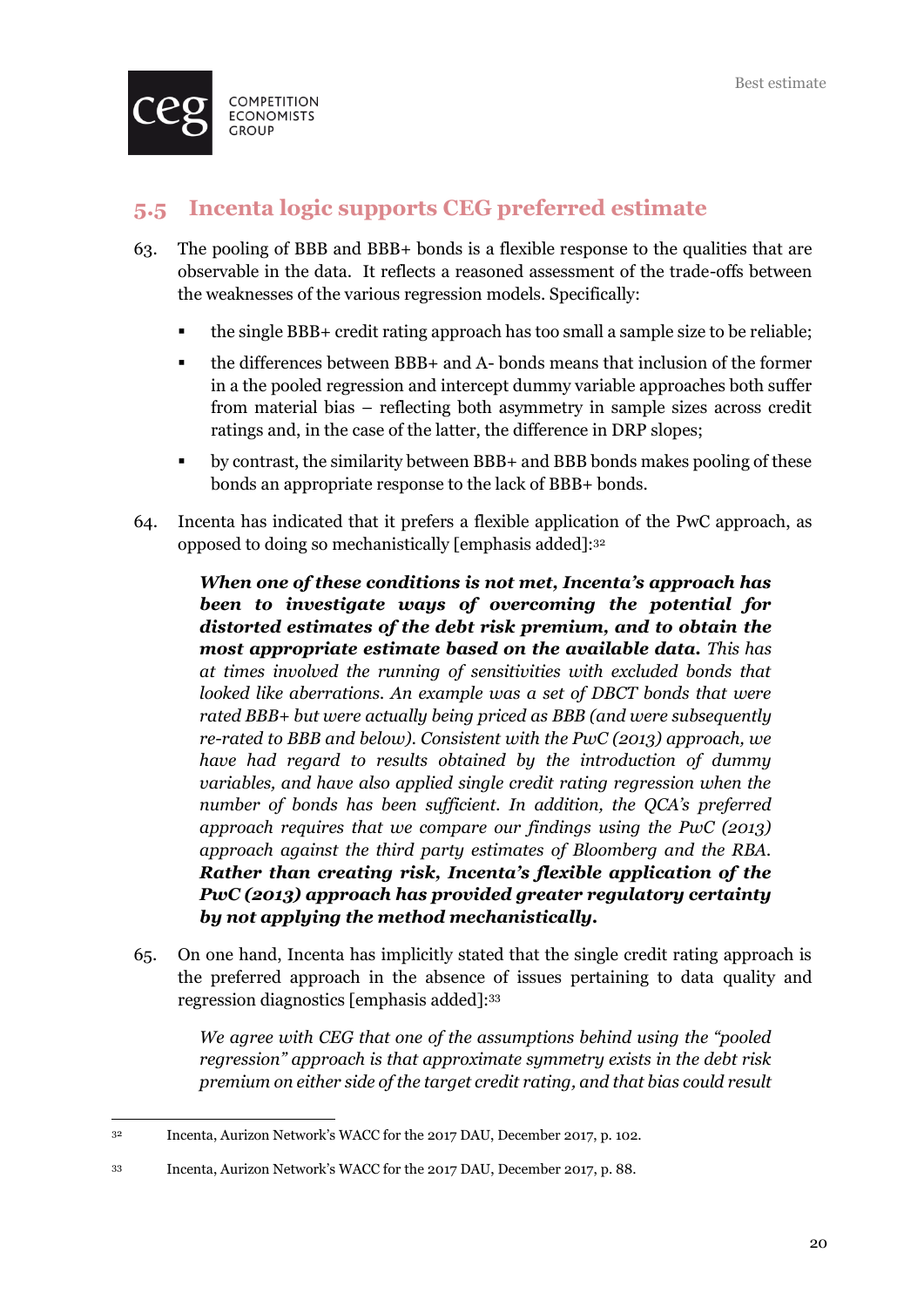

*if this is not the case. We draw attention to the fact that the pooled regression approach was a second-best approach. It was made clear in our previous report on DBCT that "the pooled regression approach was designed to overcome the problem of there not being enough bond observations in a given credit rating band to allow a reliable estimate to be made."*

66. At the same time, Incenta has addressed a similar issue in a previous report for Aurizon, whereby Incenta acknowledged the trade-off between the problem of small sample size and other data issues, and argued that there was no perfect solution to it [emphasis added]:<sup>34</sup>

*Other criticisms of the simple weighting mechanism could be advanced. For example, the PwC weighting cross-check does not take account of whether there is an even spread of bonds in the three credit rating bands at different terms to maturity. We highlighted these characteristics in our original report, which showed that the BBB+ bond in the sample had an average term to maturity of 5.54 years, while the BBB bonds were only 4.09 years from maturity, and the A- bonds were on average only 3.68 years from maturity.* 

*However, unless the specific impacts on the debt risk premium of all these characteristics are known, it is not possible to devise a specific weighting mechanism that would accommodate these differences and jointly determine the 'perfect' estimate of the debt risk premium. If the characteristics that determine bond yields were all known in this way, estimating the cost of debt would be straight forward. Since they are not known it is necessary to estimate the debt risk premium with less than perfect data. More data is better, because a small sample can be affected by unusual observations.*

*The problems highlighted by Aurizon Network are caused by the relatively low number of BBB+ bonds available, and the relatively high yields of a small number of these bonds. In these circumstances we continue to favour a pooled regression with 80 or more bond debt risk premium observations determining the outcome, precisely because smaller samples are potentially significantly influenced by unusual observations.*

67. The above discussion makes clear that the ultimate trade-off of importance involves:

 $\overline{a}$ 

<sup>34</sup> Incenta, Aurizon Network 2014 DAU – response to submissions on WACC, September 2015, pp. 29-30.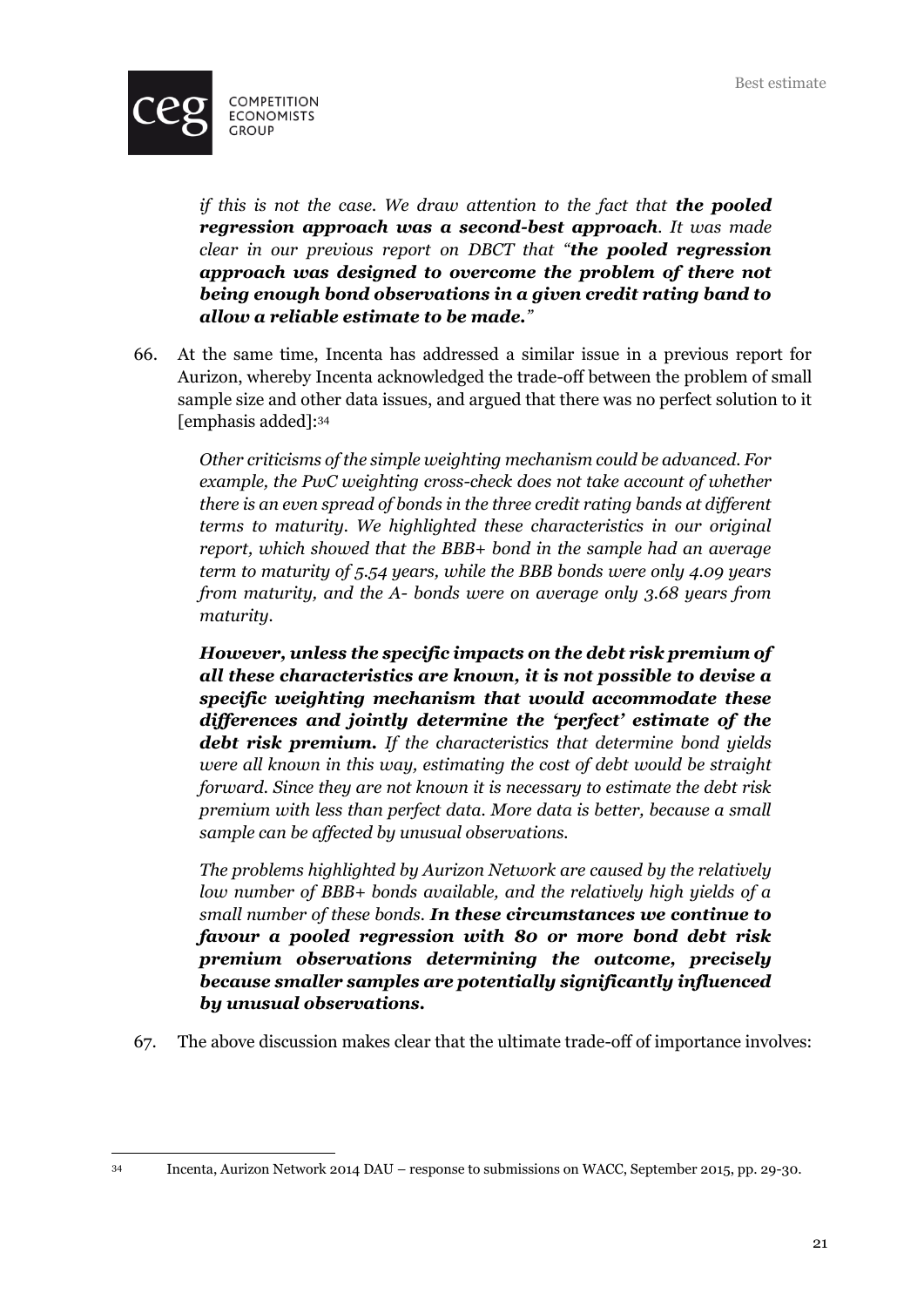

- BBB+ estimates being unbiased but, with small sample sizes, high variance (i.e., high variance due to smaller samples being "potentially significantly influenced by unusual observations");
- Pooling with other credit ratings reducing variance (by virtue of using a larger sample size) but potentially introducing bias (e.g., if DRP slopes are not the same and/or the impact of a change in credit rating notch is not equal across all credit rating notches).
- 68. When this is recognised then the inclusion of each credit rating notch in a pooled regression must be assessed on its own merits. The analysis we have performed shows that adding BBB bonds to BBB+ bonds will reduce variance without any material increase in bias. However, the addition of A- bonds will strongly bias downward the 10 year DRP estimate.

### <span id="page-26-0"></span>**5.6 Conclusion**

69. Our best estimate of the BBB+ DRP in June 2017 is between 2.32% and 2.50%. The lower end of this bound is based on a pooled regression of A- to BBB bonds with a dummy for slopes (not intercepts). The top end of this range is based on a pooled regression of non-financial AUD issued BBB and BBB+ bonds (excluding real estate bonds) with no dummy variables.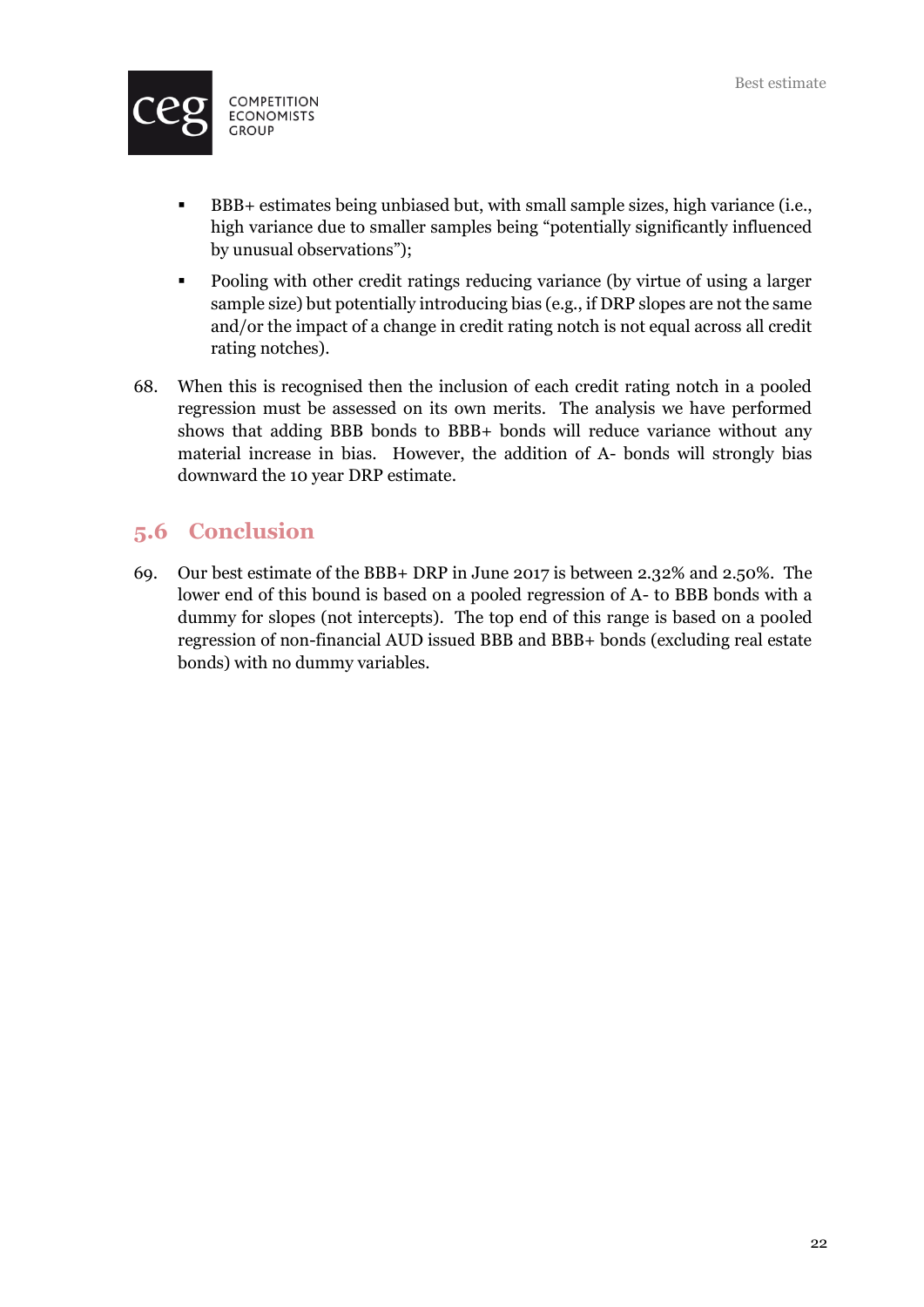

# <span id="page-27-0"></span>6 Cross checks

# <span id="page-27-1"></span>**6.1 Third party DRP estimates**

- 70. It is also the case that, if one accepts Incenta's pooled regression results, then this implies that Incenta's method for arriving at a third party (RBA/Bloomberg) BBB+ estimate is flawed. Incenta's method assumes that each credit rating notch has the same premium to the next highest credit rating notch. This assumption allows Incenta to arrive at a BBB+ credit rating by giving  $1/3<sup>rd</sup>$  and  $2/3<sup>rd</sup>$  weight to the A and BBB third party estimates respectively. However, Incenta's pooled regression results imply that this gives too much weight to the A- credit rating because BBB+ and BBB credit ratings have, in fact, the same DRPs.
- 71. That is, the fact that Incenta's dummy variable estimates suggest that BBB+ and BBB estimates are neither statistically nor economically significantly different suggests that it is appropriate to use  $3<sup>rd</sup>$  party BBB estimates as a proxy for the benchmark BBB+ estimate. The relevant cross-checks are set out below.

#### <span id="page-27-3"></span>**Table 6-1: Third party cross-checks**

| Source               | $Jun 2017 (\%)$ |
|----------------------|-----------------|
| RBA BBB              | $2.18*$         |
| <b>Bloomberg BBB</b> | $2.34*$         |
| <b>Reuters BBB</b>   | $2.42***$       |
| Average              | 2.31            |

*\*Reported by Incenta. \*\*Obtained by CEG*

- 72. These cross-checks fall above Incenta's best estimate (2.00%). By contrast, two of the three cross-checks fall within our range for the best estimate (2.32% to 2.50%).
- 73. We note as well that the discussion in section [3.3.2](#page-12-0) shows that PwC (2013) opted to refer to the Bloomberg BBB BFV curve (since replaced with the Bloomberg BBB BVAL curve) since it was accepted as referring to a BBB+ estimate by convention. Since the Bloomberg BBB BFV curve has now been replaced with the BBB BVAL curve, while the RBA BBB curve has also started to be used as part of regulatory decisions, both the BVAL BBB and RBA BBB curves should thus also be used without making credit rating adjustments

#### <span id="page-27-2"></span>**6.2 Foreign currency bonds**

74. If we include foreign currency bonds but retain all of our other assumptions (pooled BBB/BBB+ bonds excluding financial bonds and bonds with options) then our results are summarised below, where "Pooled: BBB+ to BBB" refers to a regression on a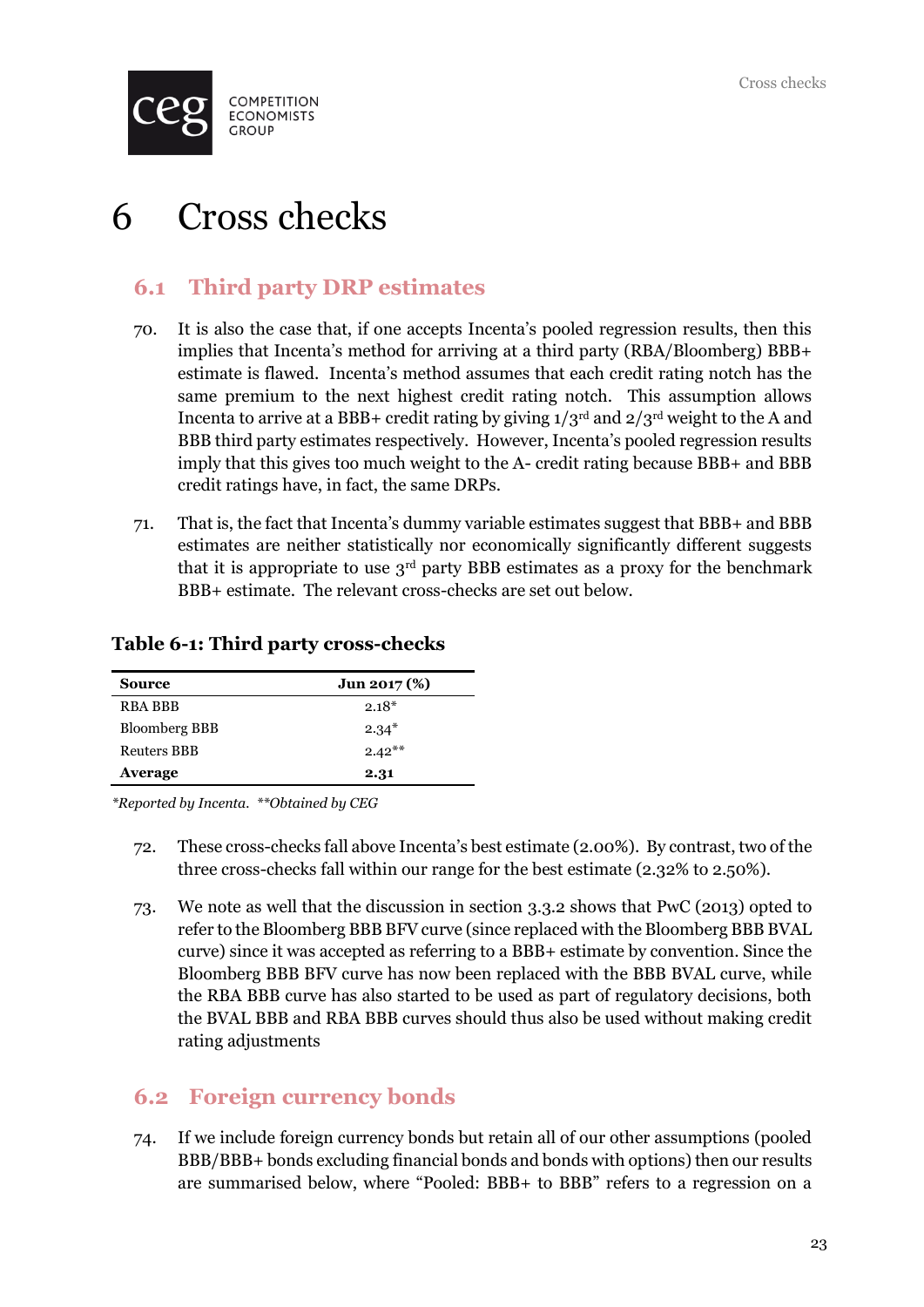

sample that pools BBB+ and BBB bonds, while "Pooled Dummy slope BBB+" uses a sample containing A- to BBB bonds, but includes a slope dummy for A- bonds only.

<span id="page-28-0"></span>

| Table 6-2: DRP estimates with and without real estate bonds |  |  |
|-------------------------------------------------------------|--|--|
|                                                             |  |  |

| <b>Sample</b>                                             | Include real estate<br>(number of bonds) | Exclude real estate<br>(number of bonds) |
|-----------------------------------------------------------|------------------------------------------|------------------------------------------|
| AUD bonds without options issued in the Australian market |                                          |                                          |
| Pooled: BBB+ to BBB                                       | $2.45\%$ (23)                            | $2.50\%$ (20)                            |
| Pooled Dummy slope<br>$BBB+*$                             | $2.32\%$ (23)                            | $2.37\%$ (20)                            |
| AUD and FX bonds without options                          |                                          |                                          |
| Pooled: BBB+ to BBB                                       | $2.15\%$ (50)                            | $2.18\%$ (41)                            |
| Pooled Dummy slope<br>$BBB+$                              | $2.15\%$ (96)                            | $2.24\%$ (74)                            |
| AUD and FX bonds with options                             |                                          |                                          |
| Pooled: BBB+ to BBB                                       | $2.04\%$ (90)                            | $2.06\%$ (71)                            |
| Pooled Dummy slope<br>$BBB+$                              | $2.01\%$ (153)                           | $2.02\%$ (112)                           |

- 75. It can be seen that including foreign currency bonds reduces the estimated DRP at 10 years by around 15 to 30 bppa (depending on the regression in question). Including bonds with options further reduces the estimate by a similar magnitude.
- 76. On the assumption that the benchmark is the issuance of AUD debt without options then the inclusion of foreign currency and bonds with options can only be justified to the extent that the benefits in terms of reduced variance (due to larger sample size) are outweighed by the costs in terms of increased bias (due to different yields on non AUD bonds and non-AUD bonds with options). Given that there are 23 BBB and BBB+ AUD bonds without options it is not clear that there are material advantages in terms of reduced variance from widening the sample while it is the case that there is potentially material costs in terms of increased bias.
- 77. In this regard we note Incenta's report suggests that with a sample of 25 bonds the advantages of expanding the sample further, at the risk of increased bias, did not justify such an expansion:<sup>35</sup>

*In our analysis for DBCT we applied a single credit rating (BBB) regression to estimate the debt risk premium because:*

*• The pooled regression method was likely to provide an inaccurate estimate owing to extreme asymmetry in the debt risk premium differentials around the BBB bond; and*

 $\overline{a}$ <sup>35</sup> Incenta, Aurizon Network's WACC for the 2017 DAU, December 2017, p. 103.